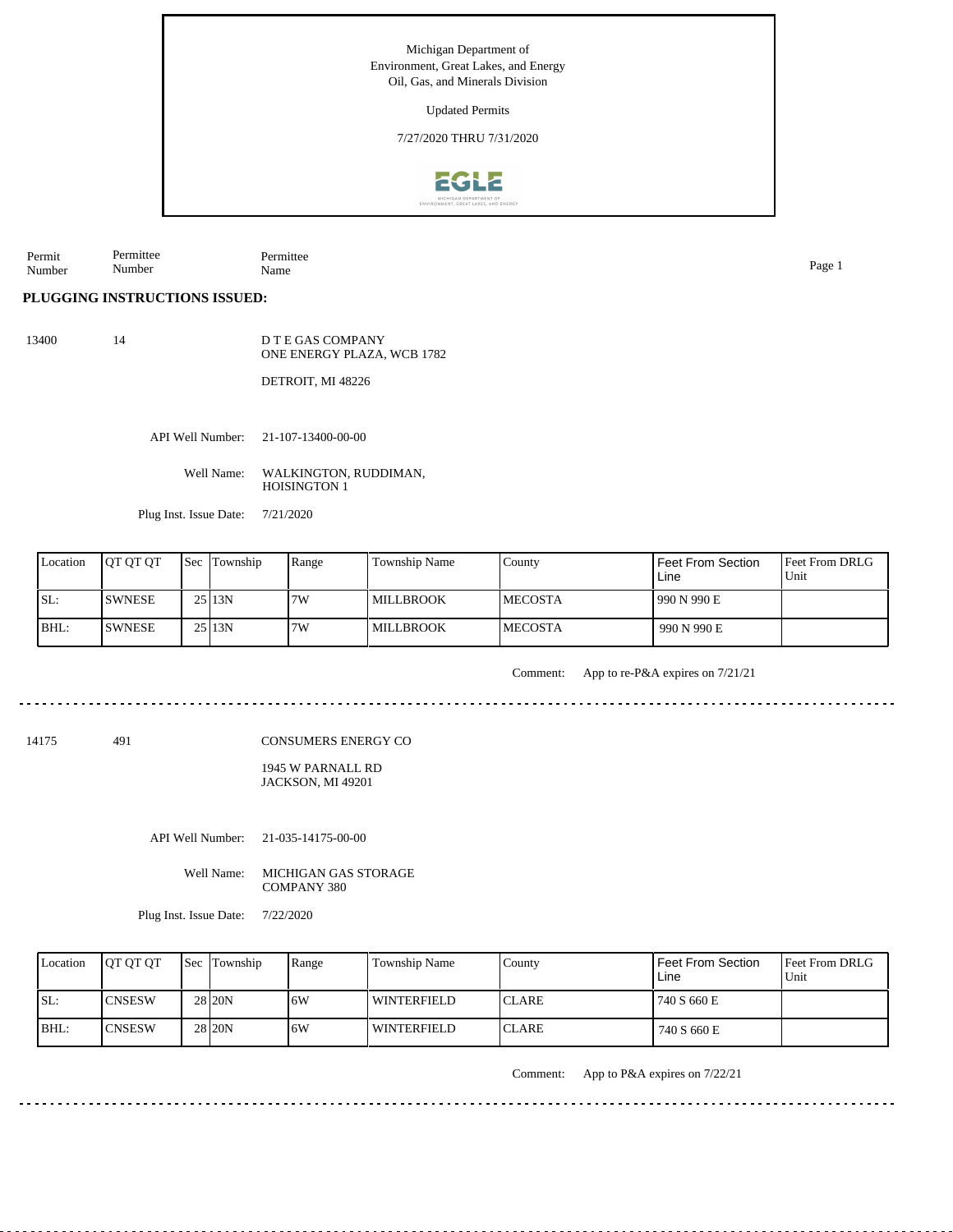Updated Permits

7/27/2020 THRU 7/31/2020



Permit Number Permittee Number

Permittee Name Page 2

14924 491 CONSUMERS ENERGY CO

> 1945 W PARNALL RD JACKSON, MI 49201

API Well Number: 21-035-14924-00-00

Well Name: MICH GAS STORAGE 418

Plug Inst. Issue Date: 7/9/2020

| Location | <b>IOT OT OT</b> | <b>Sec</b> Township | Range | Township Name      | County        | Feet From Section<br>Line | <b>Feet From DRLG</b><br>Unit |
|----------|------------------|---------------------|-------|--------------------|---------------|---------------------------|-------------------------------|
| ISL:     | <b>ICNSWSW</b>   | 5 20N               | 5W    | <b>SUMMERFIELD</b> | <b>ICLARE</b> | 660 S 660 W               |                               |
| BHL:     | <b>ICNSWSW</b>   | 15 I20N             | 5W    | <b>SUMMERFIELD</b> | <b>ICLARE</b> | 660 S 660 W               |                               |

<u>. . . . . . . . .</u>

Comment: App to P&A expires on 7/9/21

<u>. . . . . . . .</u>

17740 40

MUSKEGON DEVELOPMENT COMPANY 1425 S MISSION RD MOUNT PLEASANT, MI 48858

API Well Number: 21-051-17740-00-00

Well Name: FITZWATER, P B & ADDIE K 1

Plug Inst. Issue Date: 7/24/2020

| Location | <b>JOT OT OT</b> | <b>Sec Township</b> | Range | Township Name | County         | Feet From Section<br>Line | <b>Feet From DRLG</b><br>Unit |
|----------|------------------|---------------------|-------|---------------|----------------|---------------------------|-------------------------------|
| ISL:     | <b>INENENE</b>   | 10 <sub>17N</sub>   |       | I BILLINGS    | IGLADWIN       | 330 N 330 E               | 1330 N 330 E                  |
| BHL:     | <b>INENENE</b>   | 10 I 17 N           | TЕ    | I BILLINGS    | <b>GLADWIN</b> | 330 N 330 E               | 330 N 330 E                   |

Comment: App to P&A expires on 7/24/21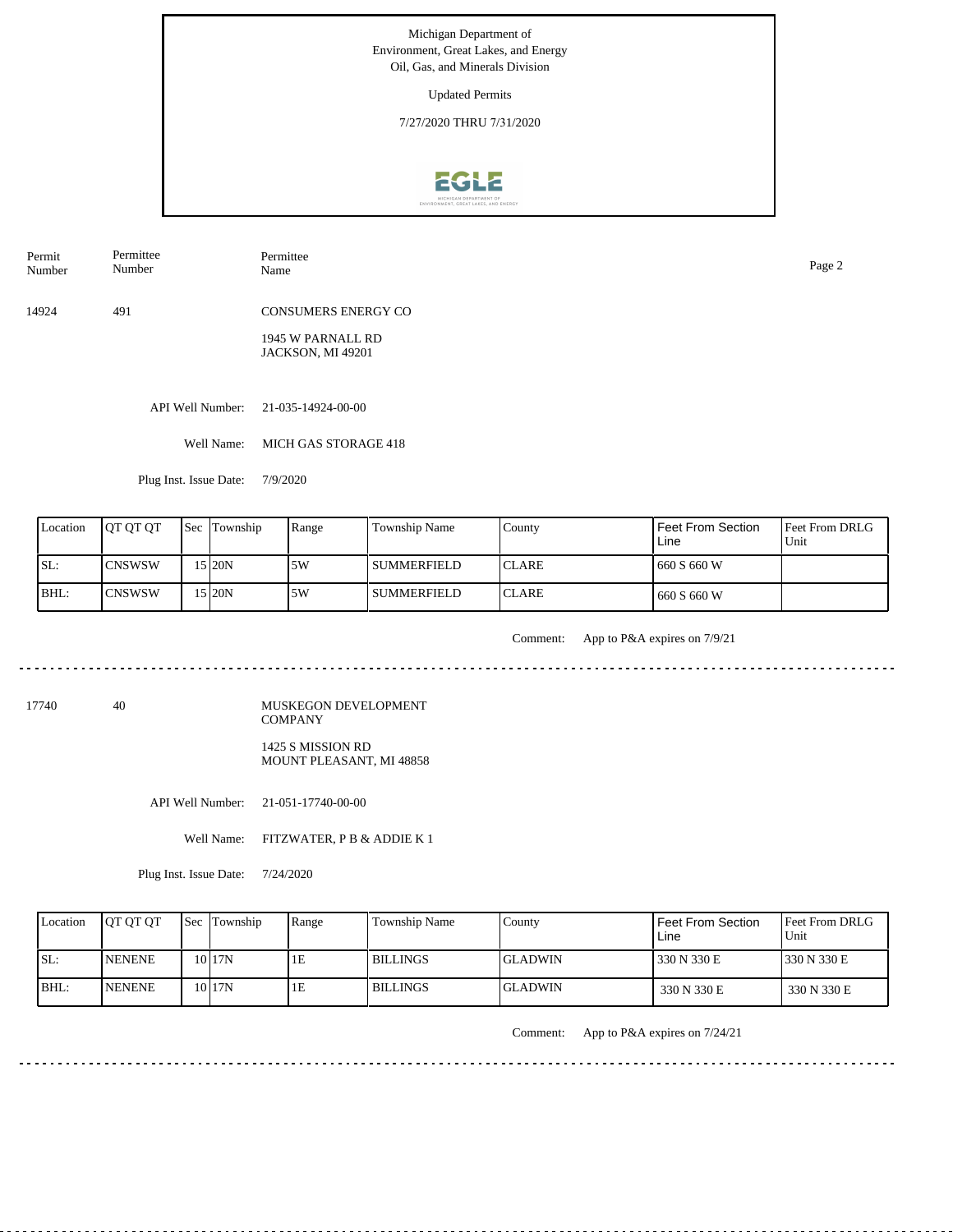Updated Permits

7/27/2020 THRU 7/31/2020



Permit Number Permittee Name Page 3

18257 14

Permittee Number

> D T E GAS COMPANY ONE ENERGY PLAZA, WCB 1782

DETROIT, MI 48226

API Well Number: 21-117-03834-01-00

Well Name: MCGC S-364

Plug Inst. Issue Date: 7/21/2020

| Location | <b>IOT OT OT</b> | <b>Sec Township</b> | Range | Township Name    | County           | <b>Feet From Section</b><br>Line | <b>Feet From DRLG</b><br>Unit |
|----------|------------------|---------------------|-------|------------------|------------------|----------------------------------|-------------------------------|
| ISL:     | ICNSESW          | 5 I 12 N            | 7W    | <b>BELVIDERE</b> | <b>IMONTCALM</b> | 660 S 660 E                      |                               |
| BHL:     | <b>ICNSESW</b>   | 5 I 12 N            | 7W    | <b>BELVIDERE</b> | <b>IMONTCALM</b> | 660 S 660 E                      |                               |

<u>. . . . . . . . .</u>

Comment: App to P&A expires on 7/21/21

. . . . . . . . . . . .

18292 14

D T E GAS COMPANY ONE ENERGY PLAZA, WCB 1782

DETROIT, MI 48226

API Well Number: 21-107-03625-01-00

Well Name: MCGC S-309

Plug Inst. Issue Date: 7/21/2020

| Location | <b>OT OT OT</b> | <b>Sec Township</b> | Range | Township Name    | County          | Feet From Section<br>Line | <b>Feet From DRLG</b><br>Unit |
|----------|-----------------|---------------------|-------|------------------|-----------------|---------------------------|-------------------------------|
| ISL:     | <b>ICNSESW</b>  | 31 13N              | 7W    | <b>MILLBROOK</b> | <b>IMECOSTA</b> | 1660 S 660 E              |                               |
| BHL:     | <b>ICNSESW</b>  | 31 13N              | 7W    | <b>MILLBROOK</b> | <b>IMECOSTA</b> | 660 S 660 E               |                               |

Comment: App to P&A expires on 7/21/21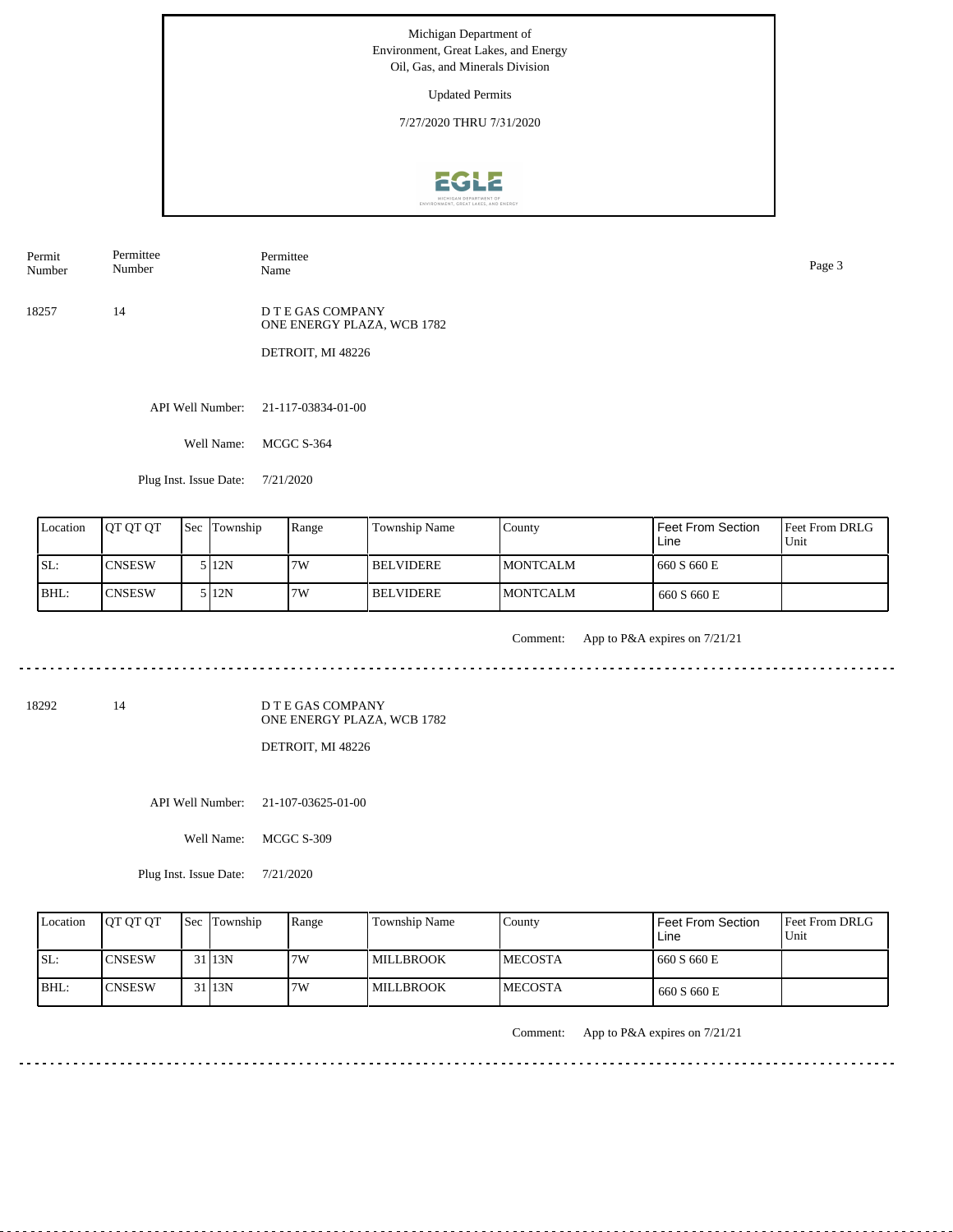Updated Permits

7/27/2020 THRU 7/31/2020



Permit Number Permittee Name Page 4

25127 14 D T E GAS COMPANY ONE ENERGY PLAZA, WCB 1782

Permittee Number

DETROIT, MI 48226

API Well Number: 21-117-25127-00-00

Well Name: MCGC & SL 212-A

Plug Inst. Issue Date: 7/21/2020

| Location | <b>IOT OT OT</b> | <b>Sec</b> Township | Range | Township Name    | County           | Feet From Section<br>Line | <b>Feet From DRLG</b><br>Unit |
|----------|------------------|---------------------|-------|------------------|------------------|---------------------------|-------------------------------|
| ISL:     | <b>ICNSWSE</b>   | 1012N               | 7W    | <b>BELVIDERE</b> | <b>IMONTCALM</b> | 650 S 590 W               |                               |
| BHL:     | <b>ICNSWSE</b>   | 10 <sub>12N</sub>   | 7W    | <b>BELVIDERE</b> | <b>IMONTCALM</b> | 650 S 590 W               |                               |

<u>. . . . . . . . . .</u>

Comment: App to P&A expires on 7/21/21

. . . . . . . . . . . . . . . . . . . .

25127 14

D T E GAS COMPANY ONE ENERGY PLAZA, WCB 1782

DETROIT, MI 48226

API Well Number: 21-117-25127-01-00

Well Name: MCGC & SL 212-A

Plug Inst. Issue Date: 7/21/2020

| Location | <b>OT OT OT</b> | <b>Sec</b> Township | Range | Township Name    | County           | Feet From Section<br>Line | <b>Feet From DRLG</b><br>Unit |
|----------|-----------------|---------------------|-------|------------------|------------------|---------------------------|-------------------------------|
| ISL:     | <b>ICNSWSE</b>  | 10 12N              | 7W    | I BELVIDERE.     | <b>IMONTCALM</b> | 1650 S 590 W              |                               |
| BHL:     | <b>ICNSWSE</b>  | $10$  12N           | 7W    | <b>BELVIDERE</b> | <b>MONTCALM</b>  | 650 S 590 W               |                               |

Comment: App to P&A expires on 7/21/21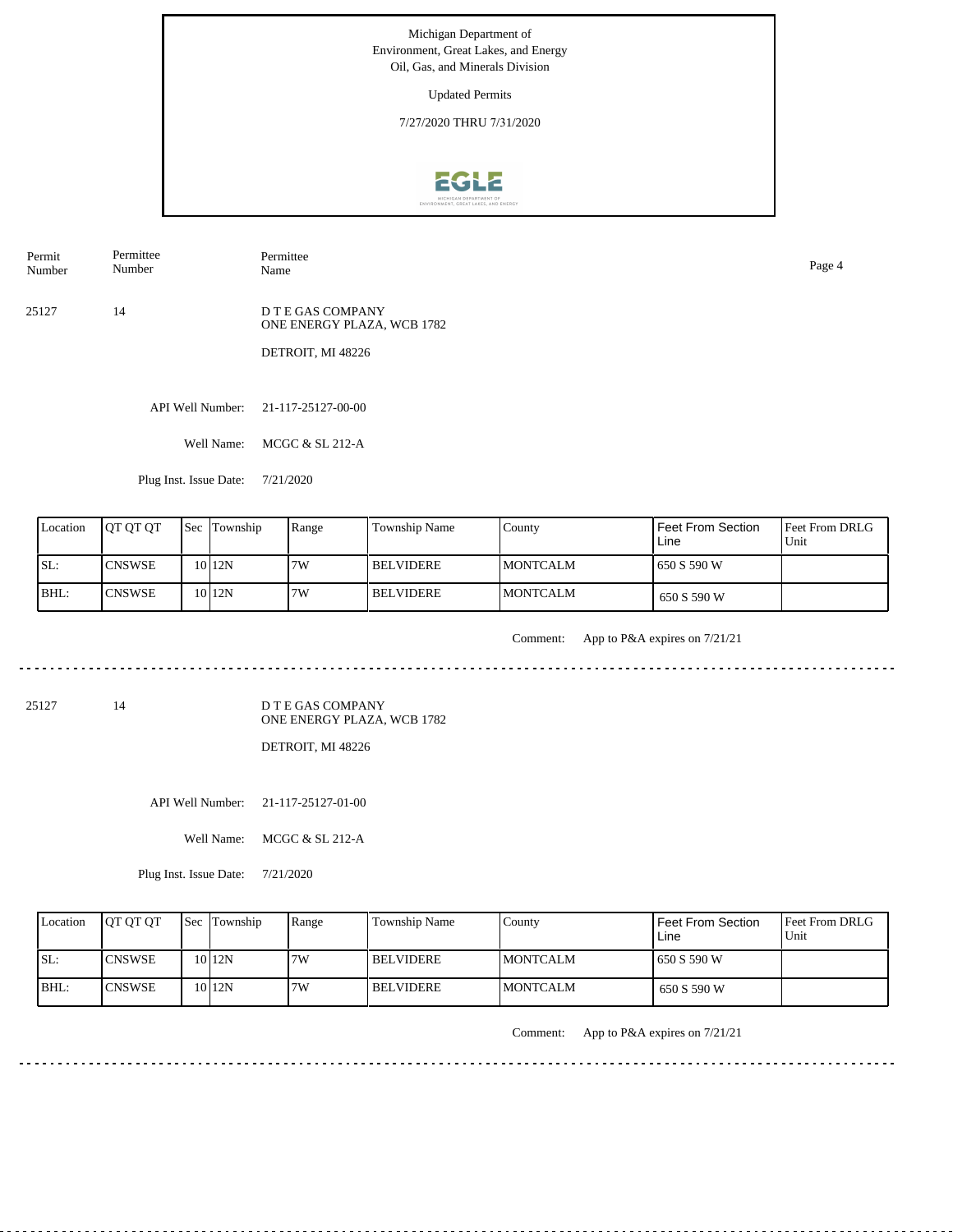Updated Permits

7/27/2020 THRU 7/31/2020



5320 SAVOY ENERGY LP 920 HASTINGS STREET, SUITE A PO BOX 1560 TRAVERSE CITY, MI 49685-1560 API Well Number: 21-075-62003-00-00 Well Name: DERMYER 7-24 Permit Number Permittee Number Permittee<br>Name Name Page 5 61464

Plug Inst. Issue Date: 1/20/2020

| Location | <b>IOT OT OT</b> | <b>Sec Township</b> | Range | Township Name   | County          | <b>Feet From Section</b><br>Line | <b>IFeet From DRLG</b><br>Unit |
|----------|------------------|---------------------|-------|-----------------|-----------------|----------------------------------|--------------------------------|
| ISL:     | <b>NENENW</b>    | 24 I <sub>4</sub> S | 1E    | <b>COLUMBIA</b> | <b>LIACKSON</b> | 1350 N 2206 W                    | 1350 N 450 E                   |
| BHL:     | <b>NENENW</b>    | $24$ $4S$           | 1E    | <b>COLUMBIA</b> | <b>JACKSON</b>  | 350 N 2206 W                     | 1350 N 450 E                   |

Comment: App to P&A to be executed immediately.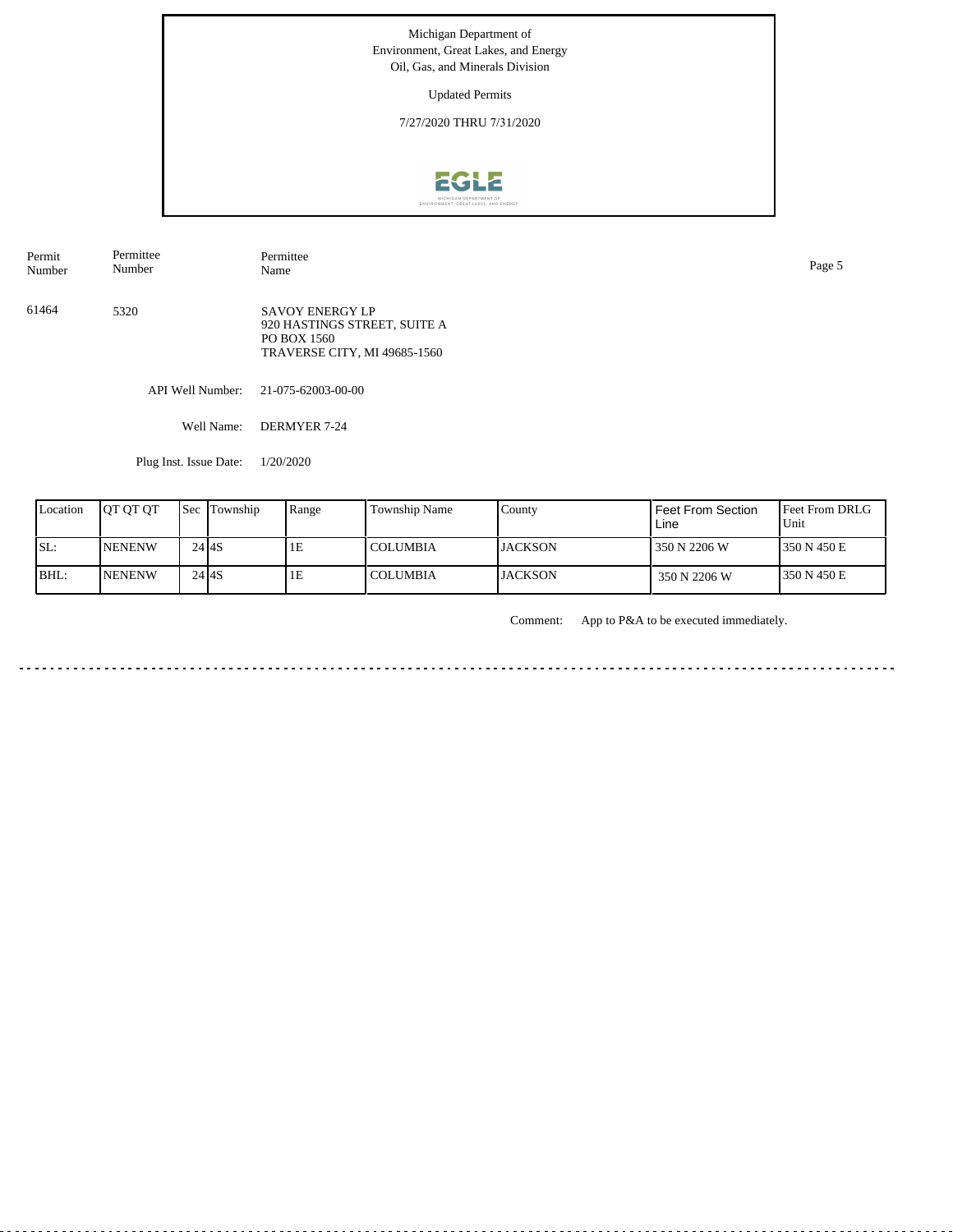Updated Permits

7/27/2020 THRU 7/31/2020



Permit Number Permittee Number

Permittee Name Page 6

61467 5320 SAVOY ENERGY LP 920 HASTINGS STREET, SUITE A PO BOX 1560 TRAVERSE CITY, MI 49685-1560

API Well Number: 21-025-62011-01-00

Well Name: PALMITER FARMS 2-25A

True Vertical Depth: 3632

Plug Inst. Issue Date: 12/21/2019

| Location | <b>IOT OT OT</b> |                     | <b>Sec Township</b> | Range | Township Name | County          | <b>Feet From Section</b><br>Line | <b>Feet From DRLG</b><br>Unit |
|----------|------------------|---------------------|---------------------|-------|---------------|-----------------|----------------------------------|-------------------------------|
| SL:      | <b>NESENW</b>    | 25 I <sub>4</sub> S |                     | 18W   | <b>ATHENS</b> | <b>ICALHOUN</b> | 1453 N 2337 W                    |                               |
| BHL:     | <b>ISWNENW</b>   | $25$ <sub>4S</sub>  |                     | 8W    | <b>ATHENS</b> | <b>CALHOUN</b>  | 702 N 2304 W                     | 1702 N 357 E                  |

Comment: App to P&A to be executed immediately.

. . . . . . . . . . . . . .

61488 5280

JORDAN DEVELOPMENT COMPANY LLC 1503 GARFIELD RD NORTH TRAVERSE CITY, MI 49696

API Well Number: 21-011-62007-00-00

Well Name: BOWEN 7-9

Plug Inst. Issue Date: 7/22/2020

| Location | <b>JOT OT OT</b> | <b>Sec Township</b> | Range | Township Name  | County        | <b>Feet From Section</b><br>∟ine | <b>Feet From DRLG</b><br>Unit |
|----------|------------------|---------------------|-------|----------------|---------------|----------------------------------|-------------------------------|
| ISL:     | <b>ISESWNE</b>   | 9 I20N              | 4E    | l CLAYTON      | ARENAC        | 2207 N 1895 E                    | 1438 S 720 W                  |
| $IBHL$ : | <b>ISESWNE</b>   | 9 I20N              | 4E    | <b>CLAYTON</b> | <b>ARENAC</b> | 2207 N 1895 E                    | 1438 S 587 E                  |

App to P&A expires on 10/22/20. Other relevant well records have been requested. Comment:

. . . . . . . . . . . . . . .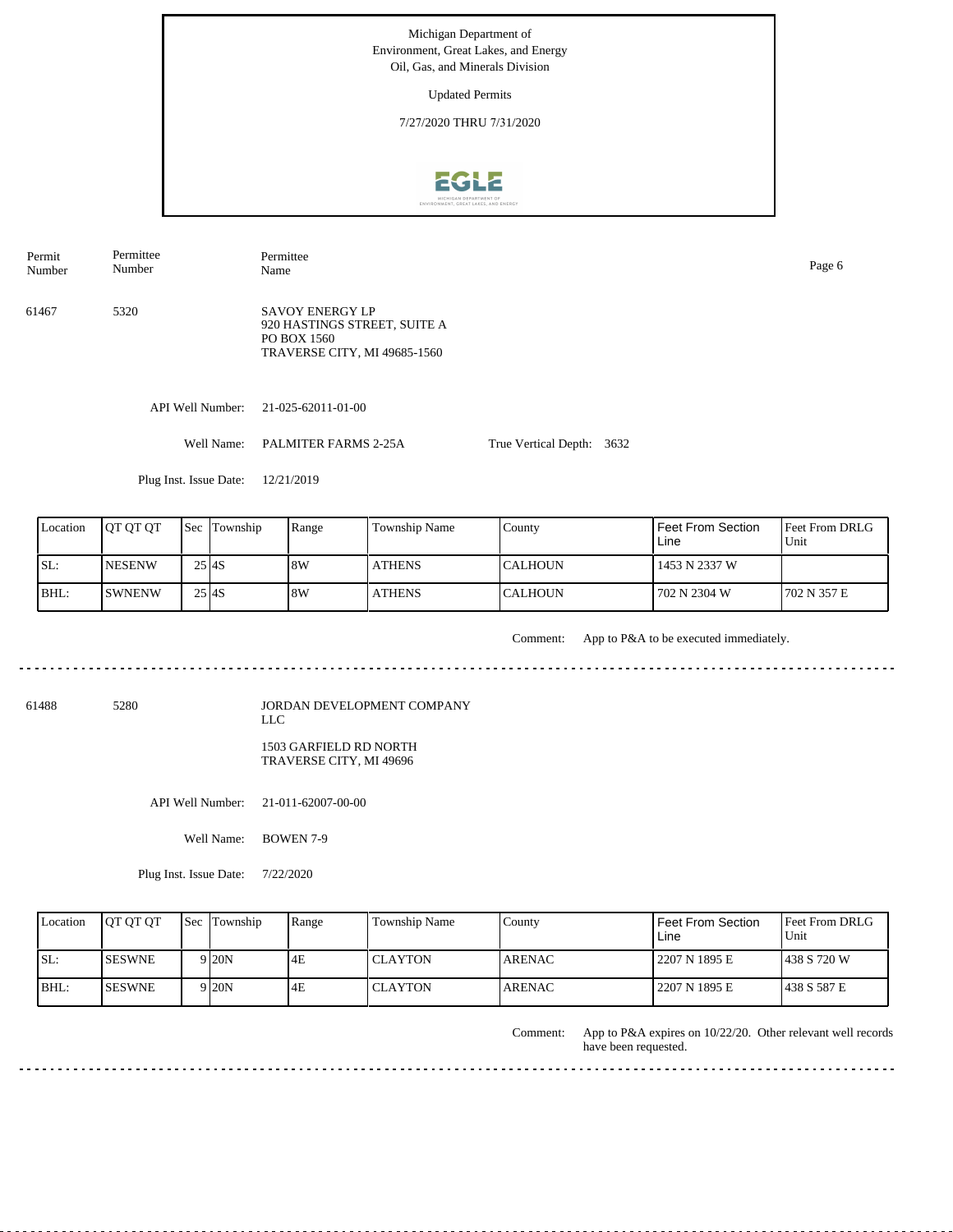Updated Permits

7/27/2020 THRU 7/31/2020



| Permit<br>Number | Permittee<br>Number | Permittee<br>Name                      | Page 7 |
|------------------|---------------------|----------------------------------------|--------|
| 9242             | 491                 | <b>CONSUMERS ENERGY CO</b>             |        |
|                  |                     | 1945 W PARNALL RD<br>JACKSON, MI 49201 |        |
|                  |                     | API Well Number: 21-035-09242-00-00    |        |

Well Name: M G S C 654

Plug Inst. Issue Date: 7/22/2020

| Location | <b>JOT OT OT</b> | l Sec | Township  | Range | Township Name      | County        | Feet From Section<br>Line | <b>Feet From DRLG</b><br>Unit |
|----------|------------------|-------|-----------|-------|--------------------|---------------|---------------------------|-------------------------------|
| SL:      | <b>CNNW</b>      |       | 31 20N    | 6W    | <b>WINTERFIELD</b> | <b>ICLARE</b> | 1320 S 1320 W             |                               |
| BHL:     |                  |       | 31 I 20 N | 16W   | <b>WINTERFIELD</b> | <b>ICLARE</b> | 1320 N 1320 E             |                               |

Comment: App to P&A expires on 7/22/21.

. . . . . . . <u>. . . . . . . .</u>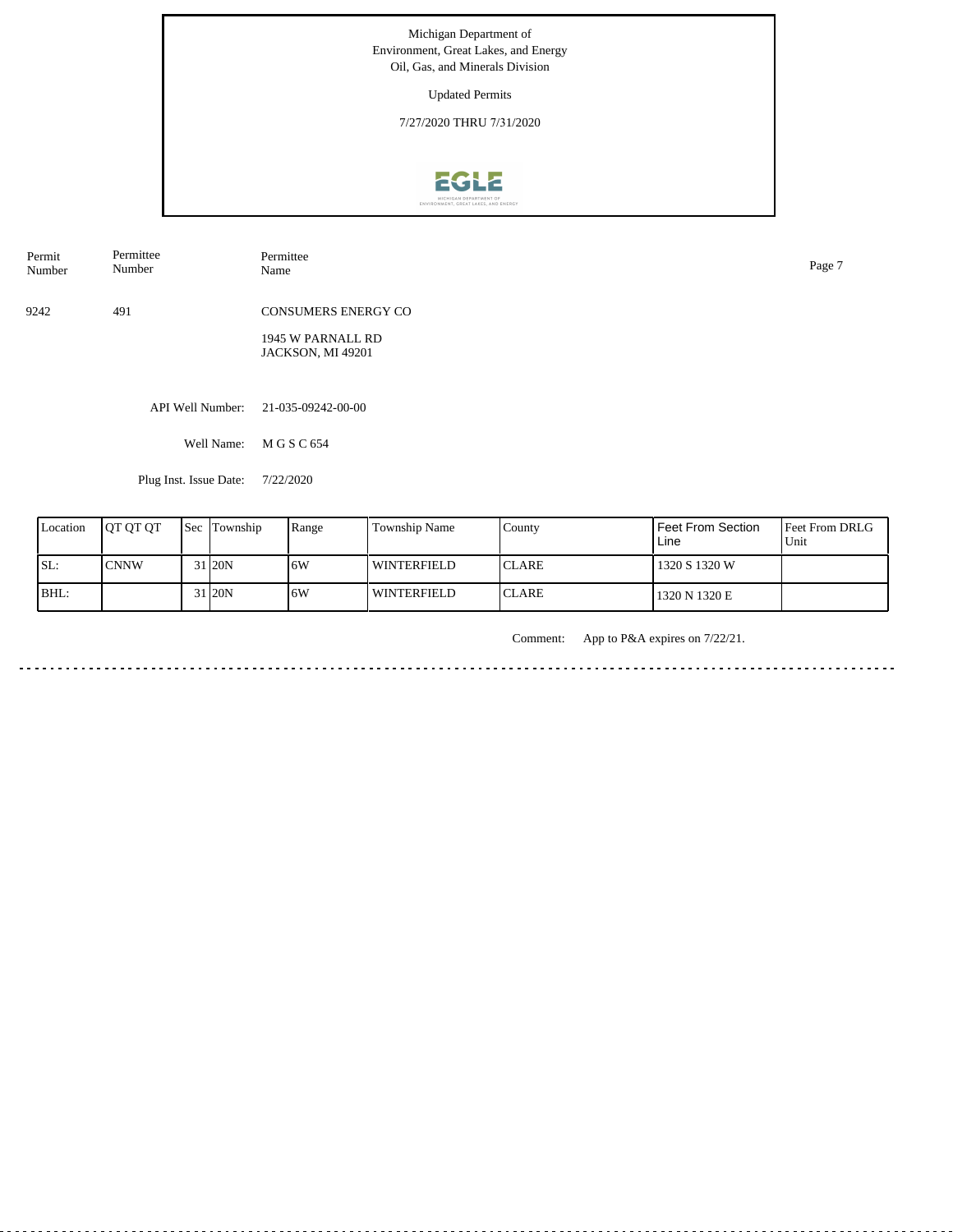Updated Permits

7/27/2020 THRU 7/31/2020



Permit Number Permittee Number Permittee Name Page 8

**RECORD OF WELL PLUGGING:**

15728 40 MUSKEGON DEVELOPMENT **COMPANY** 1425 S MISSION RD MOUNT PLEASANT, MI 48858

API Well Number: 21-051-15728-00-00

Well Name: STATE BILLINGS A-3

Plugging Date: 6/29/2020

| Location | <b>JOT OT OT</b> | Sec | Township | Range | <b>Township Name</b> | County          | Feet From Section<br>Line | <b>Feet From DRLG</b><br>Unit |
|----------|------------------|-----|----------|-------|----------------------|-----------------|---------------------------|-------------------------------|
| SL:      | <b>ISWSWSE</b>   |     | 2117N    | 1E    | l BILLINGS           | <b>IGLADWIN</b> | 330 S 430 W               | 1330 S 430 W                  |
| IBHL:    | ISWSWSE          |     | 2117N    | 1E    | <b>BILLINGS</b>      | <b>IGLADWIN</b> | 330 S 430 W               | 330 S 430 W                   |

18103 40

MUSKEGON DEVELOPMENT COMPANY

1425 S MISSION RD MOUNT PLEASANT, MI 48858

API Well Number: 21-051-18103-00-00

Well Name: STATE BILLINGS C-1

Plugging Date: 6/18/2020

| Location | <b>OT OT OT</b> | <b>Sec Township</b> | Range | <b>Township Name</b> | County          | <b>Feet From Section</b><br>Line | <b>Feet From DRLG</b><br>Unit |
|----------|-----------------|---------------------|-------|----------------------|-----------------|----------------------------------|-------------------------------|
| ISL:     | <b>INESESE</b>  | 3 I 17 N            | lЕ    | <b>BILLINGS</b>      | <b>IGLADWIN</b> | 990 S 330 E                      | 1330 N 330 E                  |
| BHL:     | <b>INESESE</b>  | 3 17N               | lΕ    | <b>BILLINGS</b>      | <b>IGLADWIN</b> | 990 S 330 E                      | 330 N 330 E                   |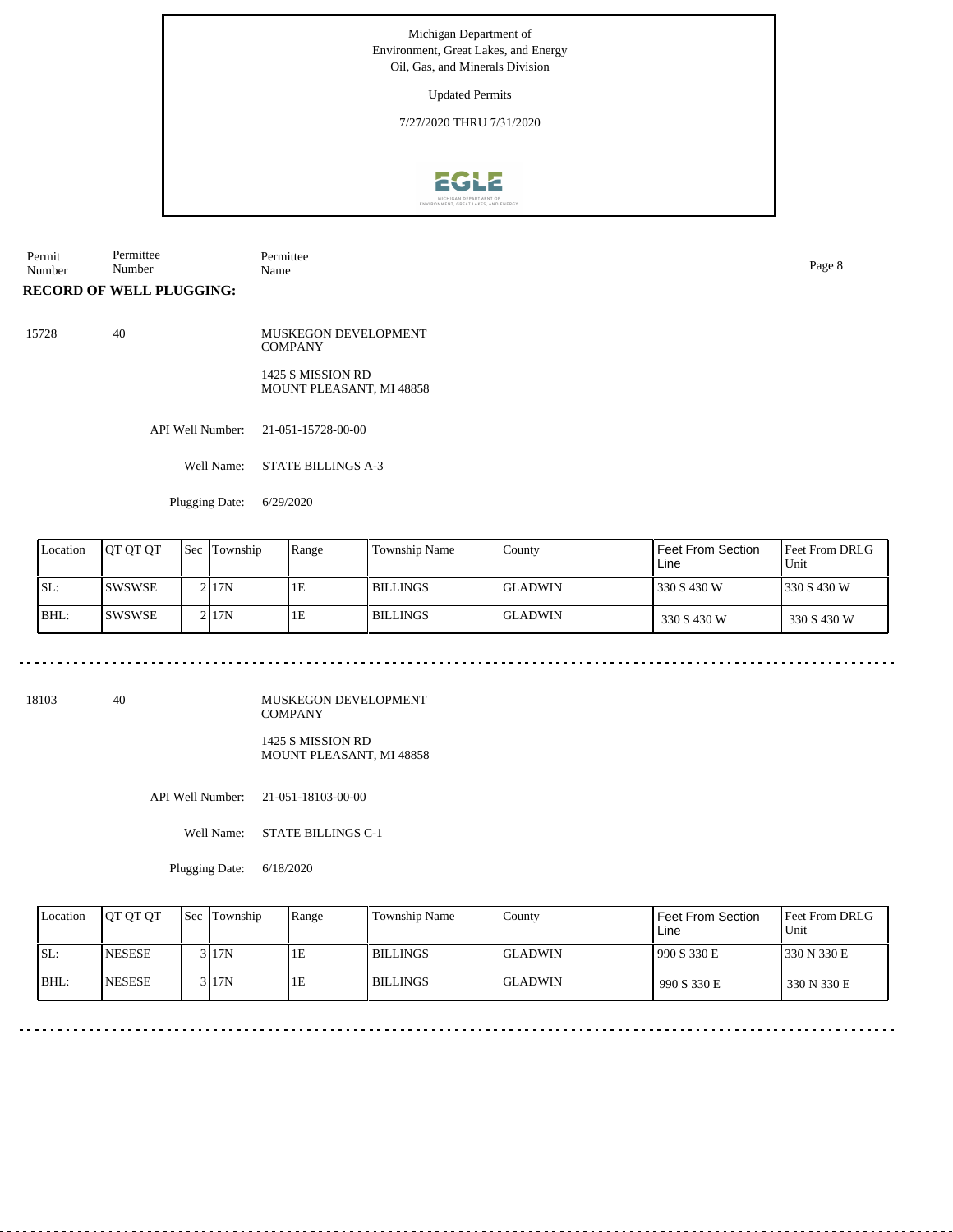Updated Permits

7/27/2020 THRU 7/31/2020



Permit Number Permittee Number Permittee

32142 7772 LAMBDA ENERGY RESOURCES LLC 12012 Wickchester Suite 300 Houston, TX 77055 USA

API Well Number: 21-055-32142-00-00

Well Name: JONES, M R STATE BLAIR 1-14

Plugging Date: 7/17/2020

| Location | OT OT OT | 'Sec | Township  | Range | Township Name | County                 | Feet From Section<br>Line | Feet From DRLG<br>Unit |
|----------|----------|------|-----------|-------|---------------|------------------------|---------------------------|------------------------|
| SL:      | ISWSWSW  |      | 14 I 26N  | 11W   | l BLAIR.      | <b>IGRAND TRAVERSE</b> | l 339 S 474 W             | 1983 N 474 W           |
| BHL:     | ISWSWSW  |      | 14 I 26 N | 11W   | <b>BLAIR</b>  | <b>IGRAND TRAVERSE</b> | l 339 S 474 W             | 1983 N 474 W           |

34539 40

MUSKEGON DEVELOPMENT COMPANY 1425 S MISSION RD

MOUNT PLEASANT, MI 48858

API Well Number: 21-051-34539-00-00

Well Name: STATE BILLINGS 2B-2

Plugging Date: 6/8/2020

| Location | <b>JOT OT OT</b> | <b>Sec Township</b> | Range | <b>Township Name</b> | County          | Feet From Section<br>Line | <b>Feet From DRLG</b><br>Unit |
|----------|------------------|---------------------|-------|----------------------|-----------------|---------------------------|-------------------------------|
| SL:      | ICNSWSW          | 2 17N               | 1E    | l BILLINGS           | <b>IGLADWIN</b> | 542 S 489 W               | 1542 S 489 W                  |
| BHL:     | ICNSWSW          | 2 I 17 N            | 1E    | l BILLINGS           | <b>IGLADWIN</b> | 542 S 489 W               | 1542 S 489 W                  |

Name Page 9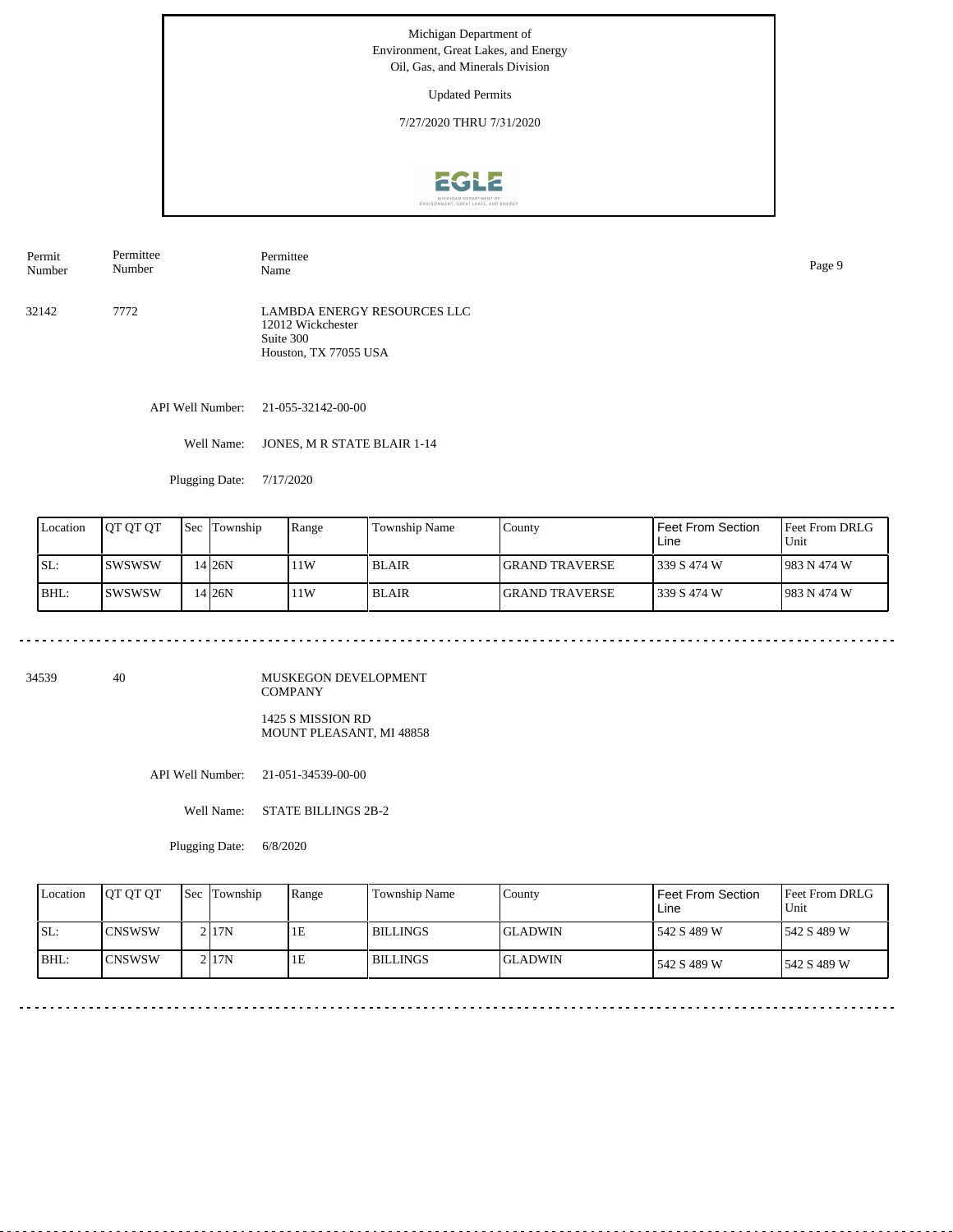Updated Permits

7/27/2020 THRU 7/31/2020



API Well Number: 21-123-39916-04-00 Well Name: BULMER 1-33 HD2 True Vertical Depth: 6634 56064 5320 SAVOY ENERGY LP 920 HASTINGS STREET, SUITE A PO BOX 1560 TRAVERSE CITY, MI 49685-1560 Permit Number Permittee Number Permittee Name Page 10

Plugging Date: 6/4/2020

| Location | IOT OT OT      | <b>Sec</b> | <b>Township</b> | Range | Township Name    | County          | Feet From Section<br>Line | <b>Feet From DRLG</b><br>Unit |
|----------|----------------|------------|-----------------|-------|------------------|-----------------|---------------------------|-------------------------------|
| SL:      | <b>INWNENW</b> |            | 33115N          | 11W   | NORWICH <b>N</b> | <b>INEWAYGO</b> | 657 N 1779 W              |                               |
| BHL:     | <b>INWNWNE</b> |            | 33 15N          | 11W   | NORWICH <b>N</b> | <b>NEWAYGO</b>  | 613 N 2118 E              | 1613 N 794 E                  |

61146 6455

PREYDE LLC

3303 W SAGINAW, STE C-3 LANSING, MI 48917

API Well Number: 21-045-61146-00-00

Well Name: SWAN 1-13

Plugging Date: 6/3/2020

| Location | <b>IOT OT OT</b> | <b>Sec Township</b> | Range | Township Name     | County        | Feet From Section<br>Line | <b>Feet From DRLG</b><br>Unit |
|----------|------------------|---------------------|-------|-------------------|---------------|---------------------------|-------------------------------|
| ISL:     | <b>INWNWNW</b>   | 13 I 1 N            | 4W    | <b>BROOKFIELD</b> | <b>IEATON</b> | 591 N 376 W               | 1591 N 376 W                  |
| BHL:     | <b>INWNWNW</b>   | $13$  1N            | 4W    | <b>BROOKFIELD</b> | <b>LEATON</b> | 591 N 376 W               | 591 N 376 W                   |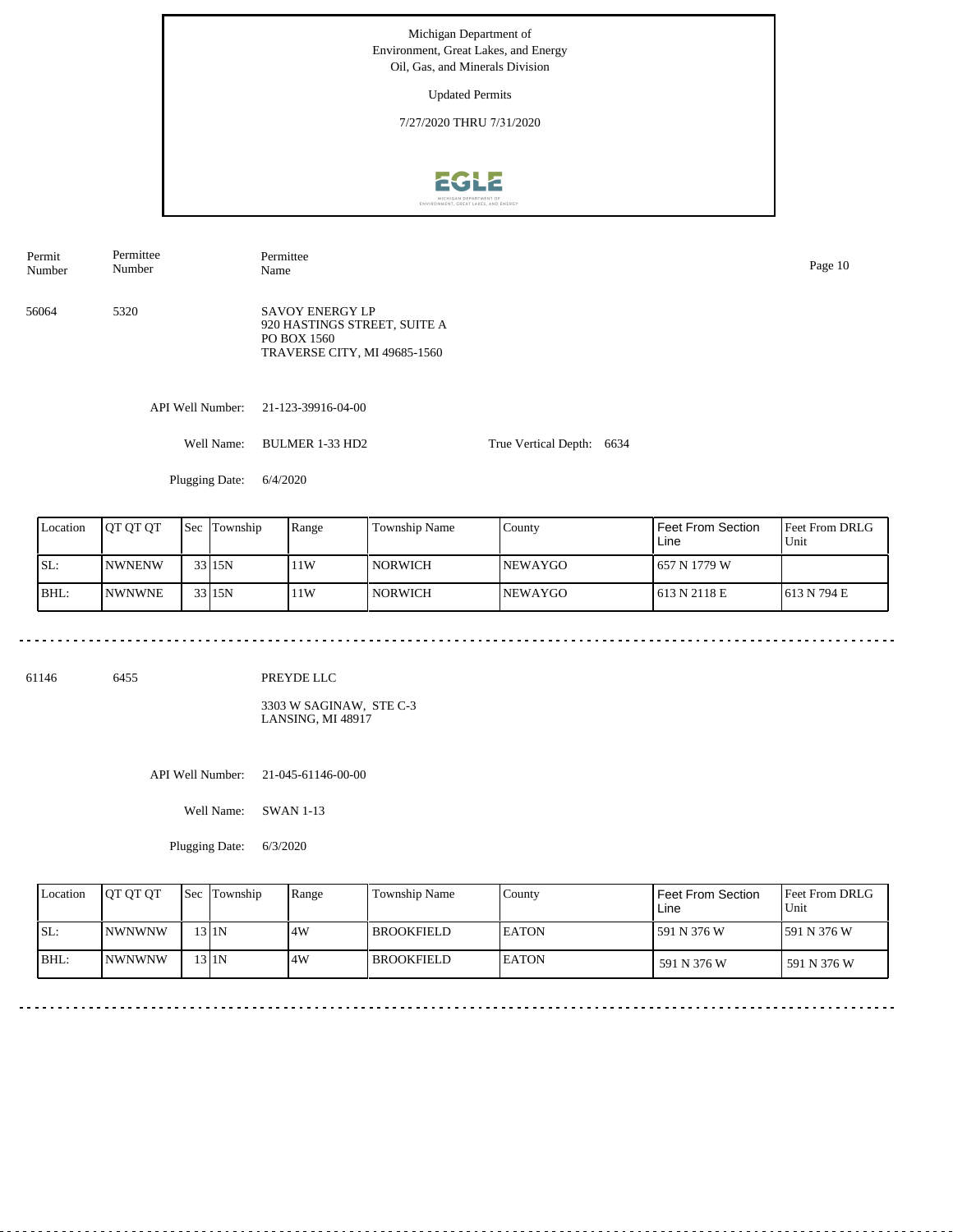Updated Permits

7/27/2020 THRU 7/31/2020



API Well Number: 21-051-62004-00-00 Well Name: GOING GREEN 2-32 True Vertical Depth: 3882 61233 104 WEST BAY EXPLORATION **COMPANY** 13685 S WEST BAYSHORE DR TRAVERSE CITY, MI 49684 Permit Number Permittee Number Permittee Name Page 11

Plugging Date: 5/16/2018

| Location | <b>JOT OT OT</b> | <b>Sec Township</b> | Range | Township Name  | County          | Feet From Section<br>Line | <b>IFeet From DRLG</b><br>Unit |
|----------|------------------|---------------------|-------|----------------|-----------------|---------------------------|--------------------------------|
| SL:      | <b>INWSWNW</b>   | 32 20N              | 2W    | <b>SHERMAN</b> | <b>IGLADWIN</b> | 1915 N 532 W              |                                |
| BHL:     | ISWNWSW          | 32 20N              | 2W    | <b>SHERMAN</b> | <b>GLADWIN</b>  | 1678 S 601 W              | 1330 S 601 W                   |

61246 5320

SAVOY ENERGY LP 920 HASTINGS STREET, SUITE A PO BOX 1560 TRAVERSE CITY, MI 49685-1560

API Well Number: 21-123-39166-01-00

Well Name: ALTMAN 1-20A

True Vertical Depth: 7882

Plugging Date: 6/8/2020

| Location | <b>JOT OT OT</b> | <b>Sec</b> Township | Range | Township Name | County          | Feet From Section<br>Line | <b>Feet From DRLG</b><br>Unit |
|----------|------------------|---------------------|-------|---------------|-----------------|---------------------------|-------------------------------|
| SL:      | <b>INWSWSE</b>   | 20115N              | 1W    | l NORWICH     | <b>INEWAYGO</b> | 750 S 2500 E              |                               |
| BHL:     | <b>INWSWSE</b>   | 20115N              | 1W    | l NORWICH     | <b>INEWAYGO</b> | 736 S 2577 E              | 1736 S 2577 E                 |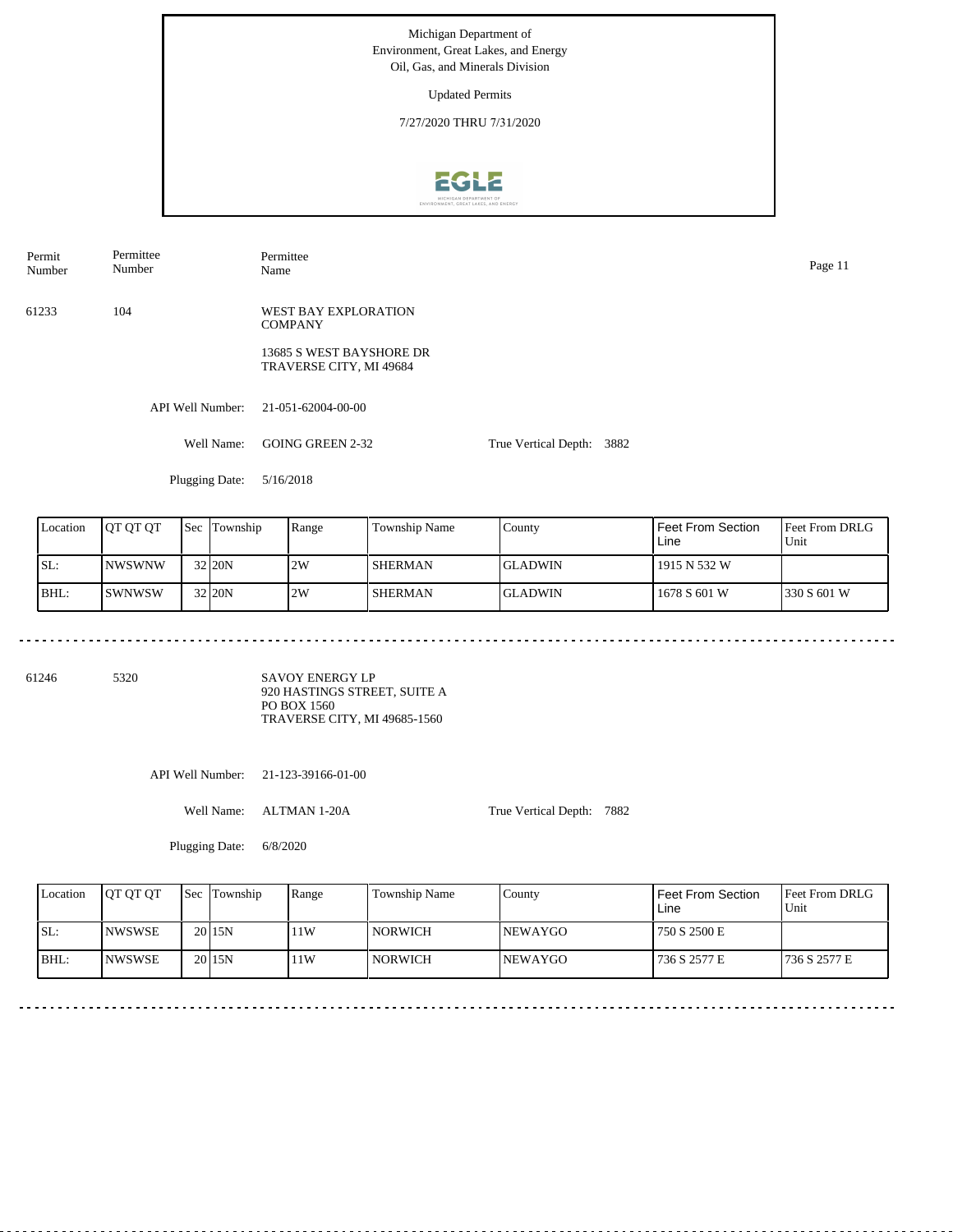Updated Permits

7/27/2020 THRU 7/31/2020



Permit Number Permittee Number

Permittee Name Page 12

61318 5320 SAVOY ENERGY LP 920 HASTINGS STREET, SUITE A PO BOX 1560 TRAVERSE CITY, MI 49685-1560

API Well Number: 21-117-34340-01-00

Well Name: WALCOTT 1-21 True Vertical Depth: 2860

Plugging Date: 7/17/2019

| Location | I OT OT OT    | <b>Sec</b> 1 | Township | Range | Township Name | County           | <b>Feet From Section</b><br>Line | <b>Feet From DRLG</b><br>Unit |
|----------|---------------|--------------|----------|-------|---------------|------------------|----------------------------------|-------------------------------|
| SL:      | <b>SWNWNW</b> |              | l I9N    | 6W    | l BUSHNELL    | <b>IMONTCALM</b> | 963 N 330 W                      |                               |
| BHL:     | <b>SWNWNW</b> |              | l I9N    | 16W   | l BUSHNELL    | <b>IMONTCALM</b> | 963 N 330 W                      | 1336 S 330 W                  |

61464 5320

SAVOY ENERGY LP 920 HASTINGS STREET, SUITE A PO BOX 1560 TRAVERSE CITY, MI 49685-1560

API Well Number: 21-075-62003-00-00

Well Name: DERMYER 7-24

Plugging Date: 1/21/2020

| Location | <b>IOT OT OT</b> | <b>Sec</b> Township | Range | Township Name   | Countv          | Feet From Section<br>Line | <b>Feet From DRLG</b><br>Unit |
|----------|------------------|---------------------|-------|-----------------|-----------------|---------------------------|-------------------------------|
| ISL:     | <b>INENENW</b>   | $24$ $4S$           | ıΕ    | COLUMBIA        | <b>IJACKSON</b> | 350 N 2206 W              | 1350 N 450 E                  |
| BHL:     | <b>INENENW</b>   | $24$ $4S$           | ΙE.   | <b>COLUMBIA</b> | <b>IJACKSON</b> | 350 N 2206 W              | 1350 N 450 E                  |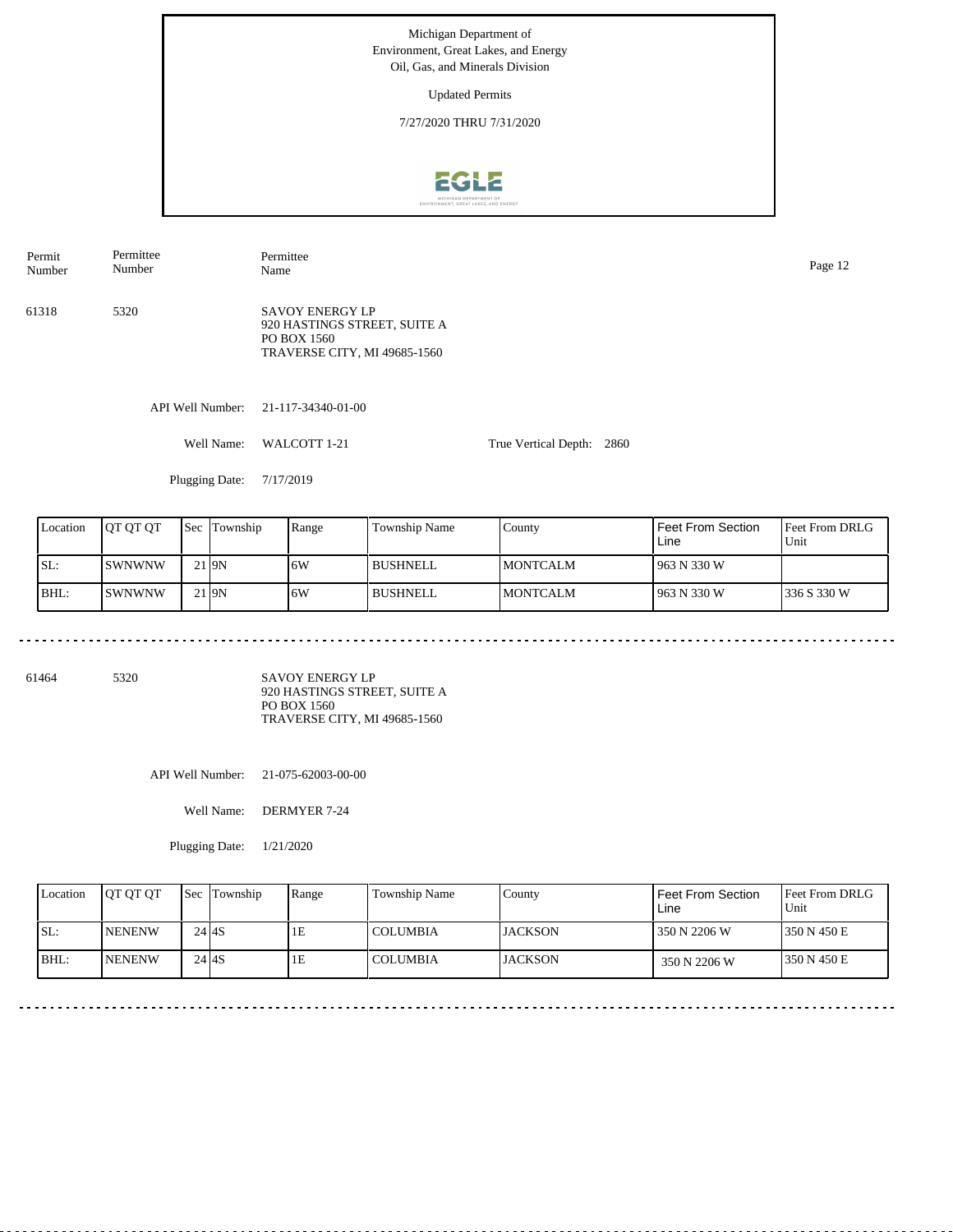Updated Permits

7/27/2020 THRU 7/31/2020



API Well Number: 21-025-62011-01-00 Well Name: PALMITER FARMS 2-25A True Vertical Depth: 3632 61467 5320 SAVOY ENERGY LP 920 HASTINGS STREET, SUITE A PO BOX 1560 TRAVERSE CITY, MI 49685-1560 Permit Number Permittee Number Permittee Page 13<br>Name Page 13

Plugging Date: 12/22/2019

| Location | <b>JOT OT OT</b> | Sec     | Township | Range | <b>Township Name</b> | County         | Feet From Section<br>Line | <b>Feet From DRLG</b><br>Unit |
|----------|------------------|---------|----------|-------|----------------------|----------------|---------------------------|-------------------------------|
| ISL:     | <b>INESENW</b>   | $25$ AS |          | 8W    | <b>ATHENS</b>        | ICALHOUN       | 1453 N 2337 W             |                               |
| IBHL:    | ISWNENW          | $25$ AS |          | 8W    | <b>ATHENS</b>        | <b>CALHOUN</b> | 702 N 2304 W              | 1702 N 357 E                  |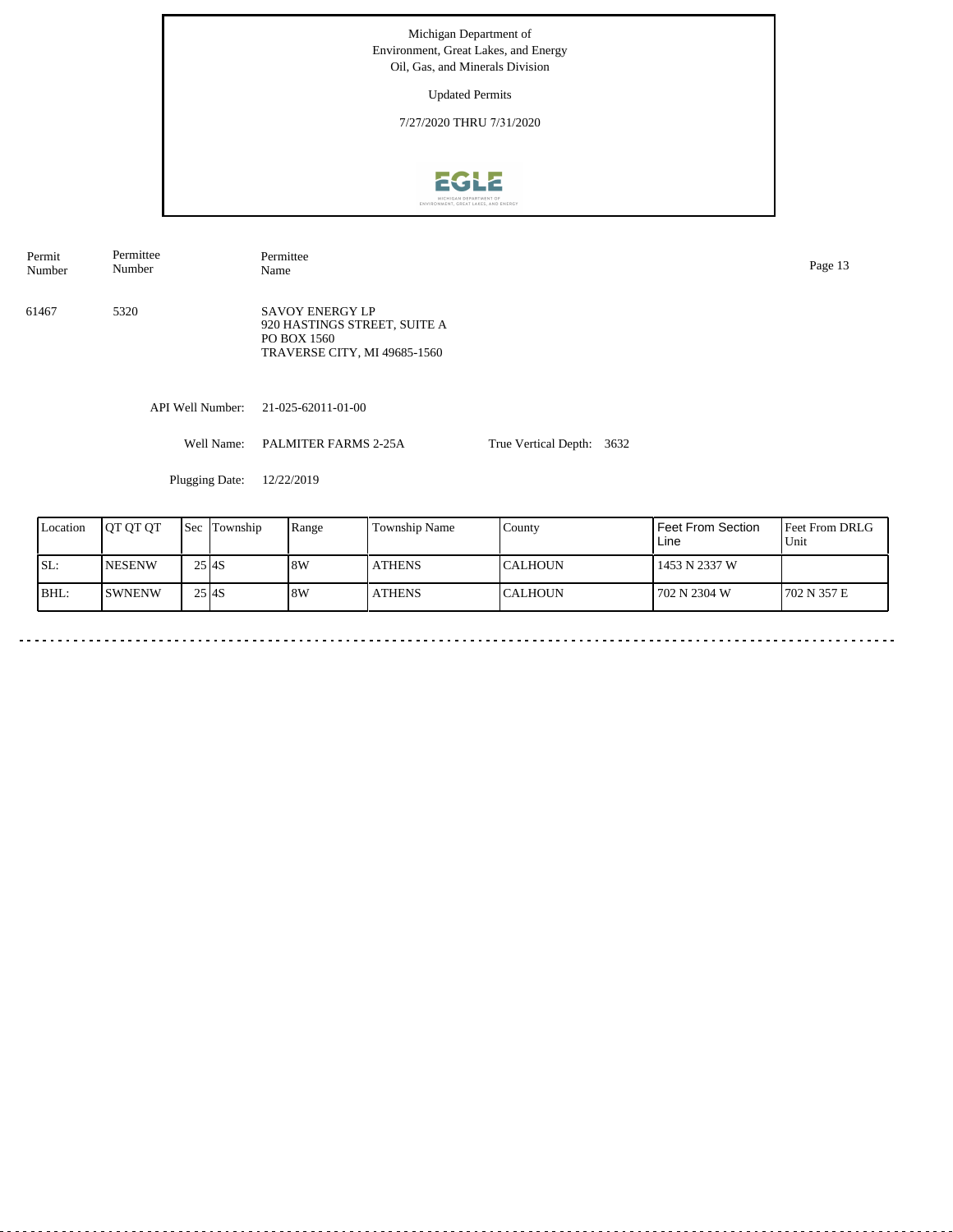Updated Permits

7/27/2020 THRU 7/31/2020



Permit Number Permittee Number Permittee Name Page 14

## **APPLICATIONS TO CHANGE WELL STATUS:**

| 10110 | 7772 | <b>LAMBDA ENERGY RESOURCES LLC</b><br>12012 Wickchester |
|-------|------|---------------------------------------------------------|
|       |      | Suite 300                                               |
|       |      | Houston, TX 77055 USA                                   |

API Well Number: 21-113-10110-00-00

Well Name: WILSON, EDNA CORNELL ET AL 1

Approval Date: 7/28/2020

| Location | <b>JOT OT OT</b> | <b>Sec Township</b> | Range | <b>Township Name</b> | Countv            | <b>Feet From Section</b><br>Line | <b>IFeet From DRLG</b><br>Unit |
|----------|------------------|---------------------|-------|----------------------|-------------------|----------------------------------|--------------------------------|
| ISL:     | 'S2SESE          | 11 <sub>23N</sub>   | 5W    | <b>ENTERPRISE</b>    | <b>IMISSAUKEE</b> | 330 S 660 E                      | 990 N 1980 W                   |
| BHL:     | 'S2SESE          | 1 23N               | 5W    | <b>ENTERPRISE</b>    | <b>IMISSAUKEE</b> | 330 S 660 E                      | 990 N 1980 W                   |

Proposed Rework: ACOWS to Oil Producing Well Comment: ACOWS to convert water injection well to oil producing well

10266 7772

LAMBDA ENERGY RESOURCES LLC 12012 Wickchester Suite 300 Houston, TX 77055 USA

API Well Number: 21-113-10266-01-00

ACOWS to Oil Producing Well

Well Name: HORNER, FRANK S. TR (NORWICH UNIT TR 4) 24

Approval Date: 7/28/2020

| Location | <b>IOT OT OT</b> | <b>Sec Township</b> | Range | <b>Township Name</b> | Countv            | Feet From Section<br>Line | <b>Feet From DRLG</b><br>Unit |
|----------|------------------|---------------------|-------|----------------------|-------------------|---------------------------|-------------------------------|
| ISL:     | <b>SESESE</b>    | 1 24N               | .5W   | l NORWICH            | <b>IMISSAUKEE</b> | 330 S 660 E               |                               |
| IBHL:    | <b>SESESE</b>    | 1 24N               | 5W    | l NORWICH            | <b>IMISSAUKEE</b> | 330 S 660 E               |                               |

ACOWS to Oil Producing Well

Proposed Rework: ACOWS to Oil Producing Well Comment: ACOWS to convert water injection well to oil producing well expires 7/28/21

expires 7/28/21

<u>. . . . . . . .</u>

<u>. . . . . . . . . .</u>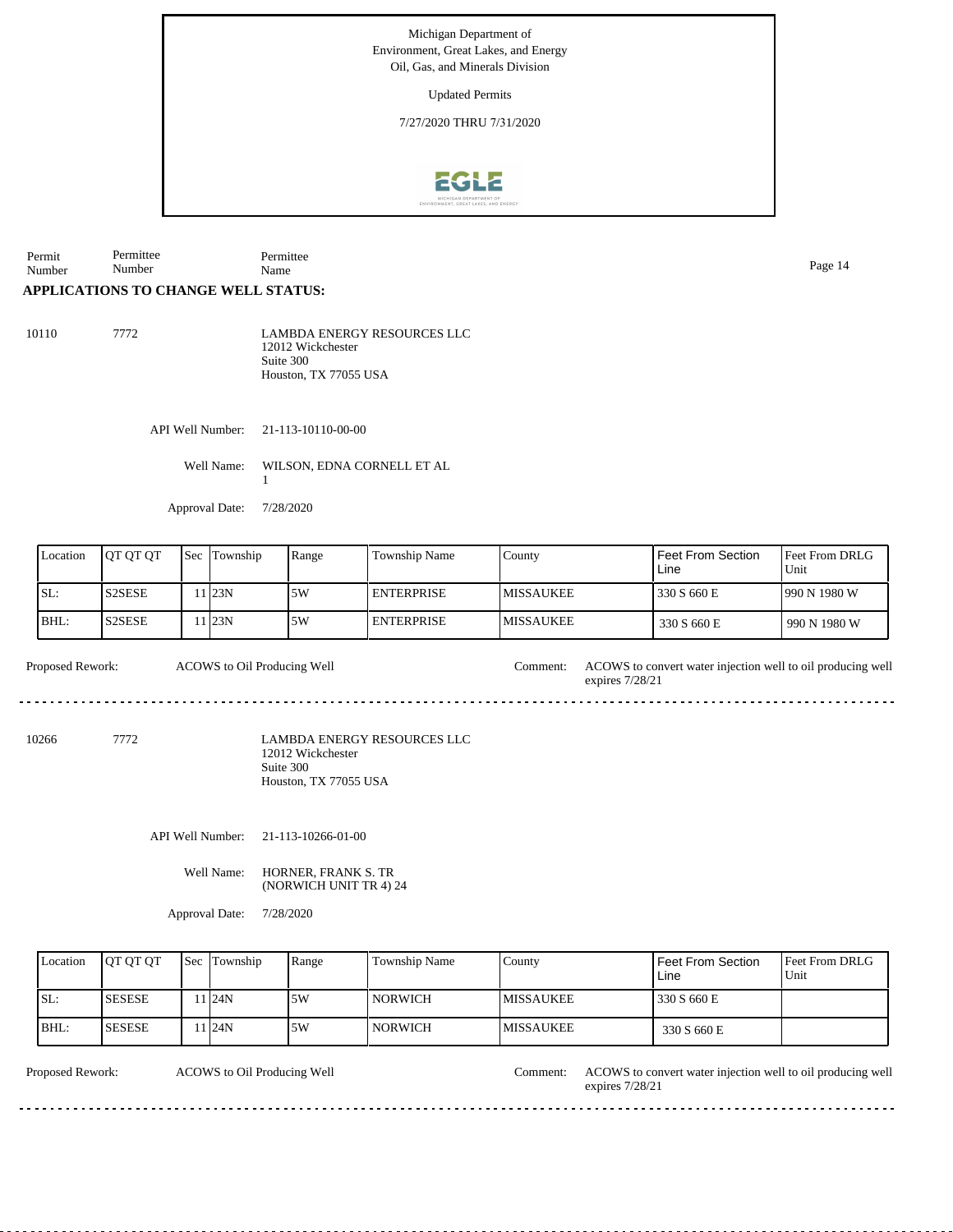Updated Permits

7/27/2020 THRU 7/31/2020



Permit Number Permittee Number Permittee Name Page 15

10495 7772 LAMBDA ENERGY RESOURCES LLC 12012 Wickchester Suite 300 Houston, TX 77055 USA

API Well Number: 21-113-10495-00-00

Well Name: HORNER, FRANK S, TR 26

Approval Date: 7/28/2020

| Location | <b>OT OT OT</b> | <b>Sec</b> | Township | Range | Township Name | County            | Feet From Section<br>Line | <b>I</b> Feet From DRLG<br>Unit |
|----------|-----------------|------------|----------|-------|---------------|-------------------|---------------------------|---------------------------------|
| ISL:     | IS2SWSE         |            | 2 24N    | 5W    | l NORWICH     | <b>IMISSAUKEE</b> | 330 S 660 W               |                                 |
| IBHL:    | IS2SWSE         |            | 2 24N    | 5W    | l NORWICH     | <b>IMISSAUKEE</b> | 330 S 660 W               |                                 |

Proposed Rework: ACOWS to convert water injection well to oil producing well ACOWS to Oil Producing Well expires 7/28/21 

10681 7772

LAMBDA ENERGY RESOURCES LLC 12012 Wickchester Suite 300 Houston, TX 77055 USA

API Well Number: 21-113-10681-00-00

Well Name: HORNER, FRANK S, TR 9

Approval Date: 7/28/2020

| Location | <b>IOT OT OT</b> | <b>Sec</b> Township | Range | <b>Township Name</b> | County            | Feet From Section<br>Line | <b>Feet From DRLG</b><br>Unit |
|----------|------------------|---------------------|-------|----------------------|-------------------|---------------------------|-------------------------------|
| SL:      | IS2NWSW          | 12 <sub>124N</sub>  | .5W   | <b>NORWICH</b>       | <b>IMISSAUKEE</b> | 1990 N 660 W              | 13630 N 4620 E                |
| BHL:     | IS2NWSW          | $2$ 24N             | 5W    | <b>NORWICH</b>       | <b>IMISSAUKEE</b> | $1990 N$ 660 W            | 3630 N 4620 E                 |

ACOWS to Oil Producing Well

Proposed Rework: ACOWS to Oil Producing Well Comment: ACOWS to convert water injection well to oil producing well expires 7/28/21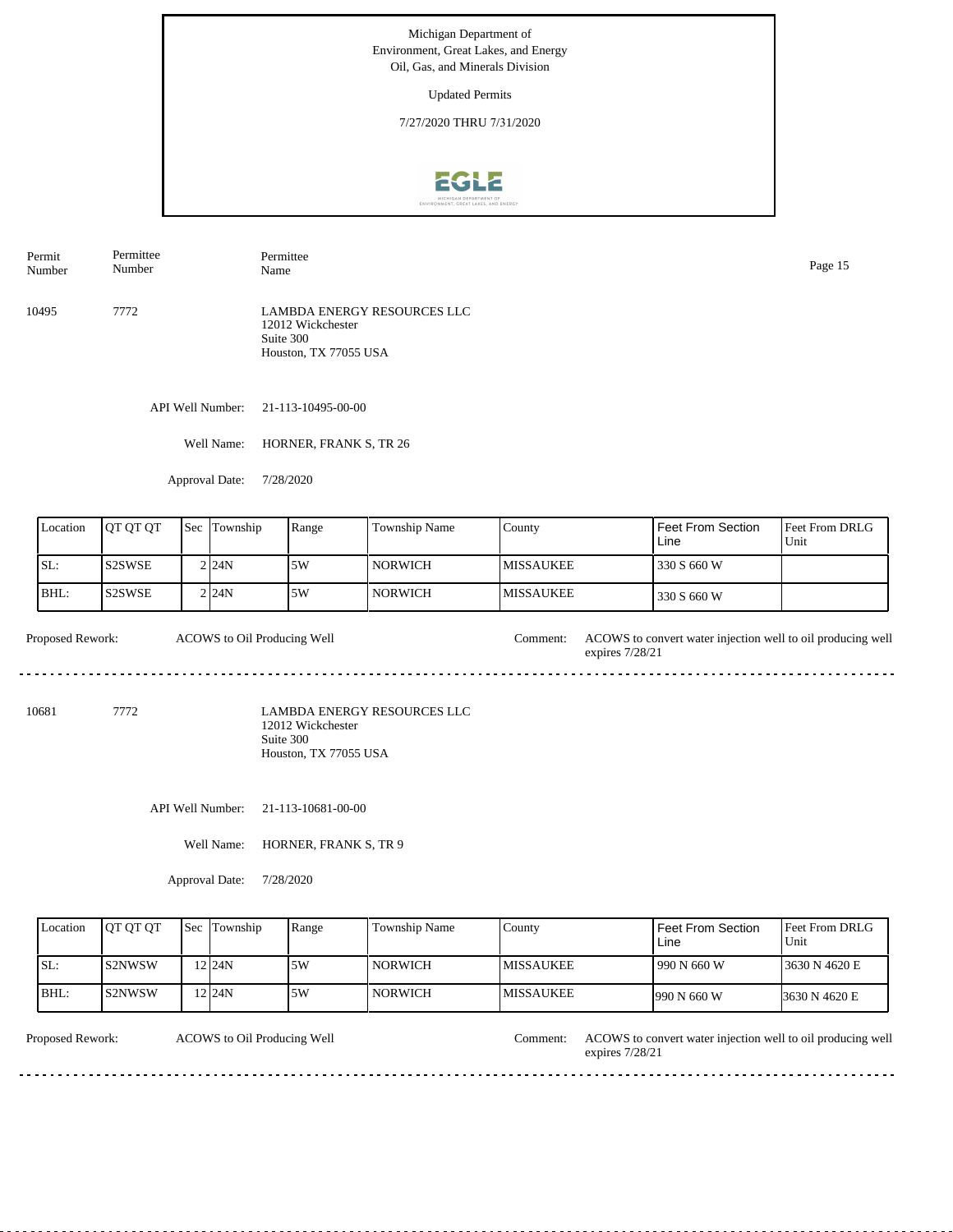Updated Permits

7/27/2020 THRU 7/31/2020



Permit Number Permittee Number

10708 7772 LAMBDA ENERGY RESOURCES LLC 12012 Wickchester Suite 300 Houston, TX 77055 USA

API Well Number: 21-113-10708-01-00

Well Name: HORNER, FRANK S TR (NORWICH UT TR 4 #10) 10

Permittee

Approval Date: 7/28/2020

| Location | <b>IOT OT OT</b> | <b>Sec Township</b> | Range | <b>Township Name</b> | County            | Feet From Section<br>Line | <b>Feet From DRLG</b><br>Unit |
|----------|------------------|---------------------|-------|----------------------|-------------------|---------------------------|-------------------------------|
| ISL:     | ISWSENW          | 12124N              | 5W    | l NORWICH-           | <b>IMISSAUKEE</b> | 390 S 730 E               |                               |
| IBHL:    | ISWSENW          | 12 24 N             | .5W   | NORWICH <b>N</b>     | <b>MISSAUKEE</b>  | 390 S 730 E               |                               |

Proposed Rework: ACOWS to convert water injection well to oil producing well expires 7/28/21 ACOWS to Oil Producing Well

10709 7772

LAMBDA ENERGY RESOURCES LLC 12012 Wickchester Suite 300 Houston, TX 77055 USA

API Well Number: 21-113-10709-00-00

Well Name: HORNER, FRANK S TR 11

Approval Date: 7/28/2020

| Location | <b>OT OT OT</b> | Sec | Township | Range | <b>Township Name</b> | Countv            | <b>Feet From Section</b><br>Line | <b>Feet From DRLG</b><br>Unit |
|----------|-----------------|-----|----------|-------|----------------------|-------------------|----------------------------------|-------------------------------|
| SL:      | <b>SWNENW</b>   |     | 224N     | .5W   | <b>NORWICH</b>       | <b>IMISSAUKEE</b> | 990 N 660 E                      |                               |
| BHL:     | ISWNENW         |     | 2124N    | .5W   | <b>NORWICH</b>       | <b>IMISSAUKEE</b> | 990 N 660 E                      |                               |

ACOWS to Oil Producing Well

Proposed Rework: ACOWS to Oil Producing Well Comment: ACOWS to convert water injection well to oil producing well expires 7/28/21

Name Page 16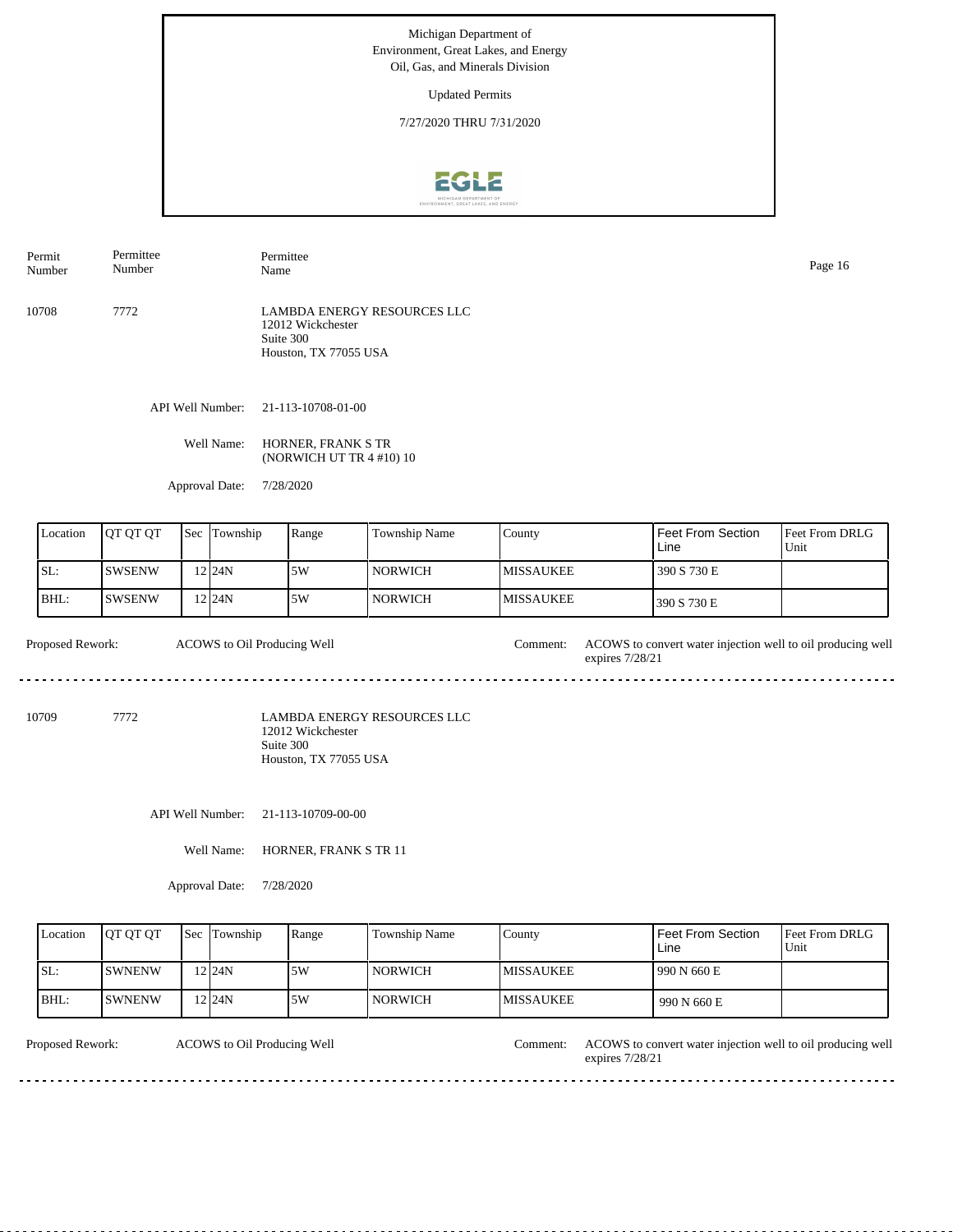Updated Permits

7/27/2020 THRU 7/31/2020



10804 7772 LAMBDA ENERGY RESOURCES LLC 12012 Wickchester Suite 300 Houston, TX 77055 USA Permit Number Permittee Number Permittee Name Page 17

API Well Number: 21-113-10804-01-00

Well Name: HORNER, F S (NORWICH UNIT TR 4 #13) 13

Approval Date: 7/28/2020

| Location | <b>IOT OT OT</b> | <b>Sec Township</b> | Range | <b>Township Name</b> | County            | Feet From Section<br>Line | l Feet From DRLG<br>Unit |
|----------|------------------|---------------------|-------|----------------------|-------------------|---------------------------|--------------------------|
| ISL:     | <b>S2NESW</b>    | $2$ 24N             | 5W    | l norwich            | <b>IMISSAUKEE</b> | 990 N 660 E               |                          |
| BHL:     | IS2NESW          | 12 I 24 N           | 5W    | NORWICH <b>N</b>     | <b>MISSAUKEE</b>  | 990 N 660 E               |                          |

Proposed Rework: ACOWS to convert water injection well to oil producing well ACOWS to Oil Producing Well expires 7/28/21  $- - - - - -$ 

10805 7772

LAMBDA ENERGY RESOURCES LLC 12012 Wickchester Suite 300 Houston, TX 77055 USA

API Well Number: 21-113-10805-00-00

Well Name: FAHRNEY, WM H ESTATE 1

Approval Date: 7/28/2020

| Location | <b>IOT OT OT</b> | <b>Sec Township</b> | Range | Township Name  | County            | <b>Feet From Section</b><br>Line | <b>Feet From DRLG</b><br>Unit |
|----------|------------------|---------------------|-------|----------------|-------------------|----------------------------------|-------------------------------|
| SL:      | <b>S2SWNE</b>    | 12 <sub>124N</sub>  | 5W    | <b>NORWICH</b> | <b>IMISSAUKEE</b> | 330 S 660 W                      |                               |
| BHL:     | <b>S2SWNE</b>    | 12 I 24 N           | 5W    | <b>NORWICH</b> | <b>IMISSAUKEE</b> | 330 S 660 W                      |                               |

ACOWS to Oil Producing Well

Proposed Rework: ACOWS to Oil Producing Well Comment: ACOWS to convert water injection well to oil producing well expires 7/28/21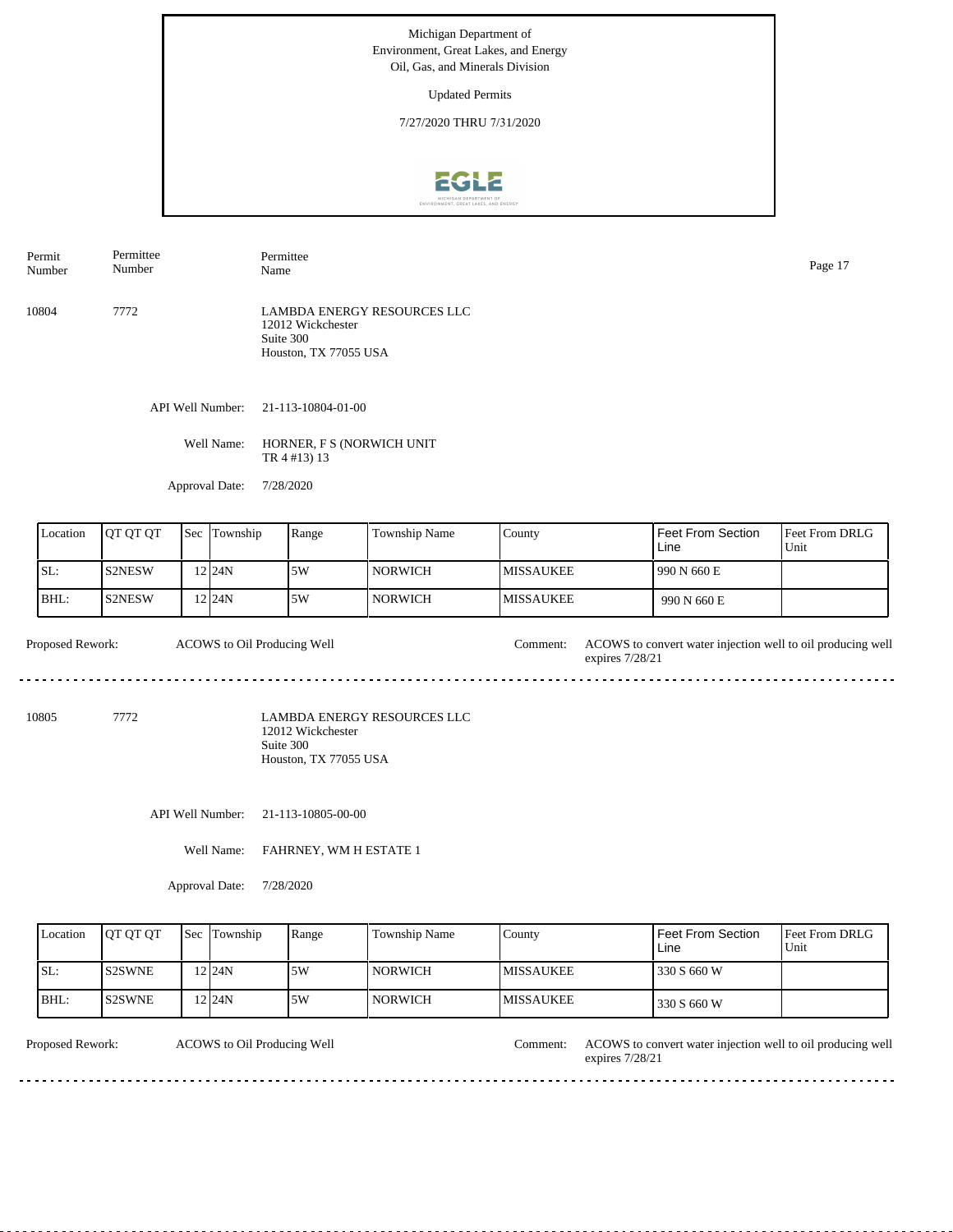Updated Permits

7/27/2020 THRU 7/31/2020



Permit Number Permittee Number Permittee

10806 7772 LAMBDA ENERGY RESOURCES LLC 12012 Wickchester Suite 300 Houston, TX 77055 USA

API Well Number: 21-113-10806-00-00

Well Name: FAHRNEY, WM H ESTATE 2

Approval Date: 7/28/2020

| Location | <b>IOT OT OT</b> | <b>Sec</b> | Township  | Range | Township Name | County            | l Feet From Section<br>Line | <b>Feet From DRLG</b><br>Unit |
|----------|------------------|------------|-----------|-------|---------------|-------------------|-----------------------------|-------------------------------|
| SL:      | <b>IS2NWNE</b>   |            | 12 I 24 N | 5W    | l NORWICH     | <b>IMISSAUKEE</b> | 1990 N 660 W                |                               |
| IBHL:    | <b>IS2NWNE</b>   |            | 12 I 24 N | 15W   | l NORWICH     | <b>IMISSAUKEE</b> | 1990 N 660 W                |                               |

Proposed Rework: ACOWS to convert water injection well to oil producing well ACOWS to Oil Producing Well expires 7/28/21 

10807 7772

LAMBDA ENERGY RESOURCES LLC 12012 Wickchester Suite 300 Houston, TX 77055 USA

API Well Number: 21-113-10807-00-00

Well Name: FAHRNEY, WM H ESTATE 3

Approval Date: 7/28/2020

| Location | <b>IOT OT OT</b> | <b>Sec Township</b> | Range | Township Name  | County            | <b>Feet From Section</b><br>Line | <b>Feet From DRLG</b><br>Unit |
|----------|------------------|---------------------|-------|----------------|-------------------|----------------------------------|-------------------------------|
| SL:      | <b>S2SESW</b>    | l I24N              | 15W   | <b>NORWICH</b> | <b>IMISSAUKEE</b> | 330 S 660 E                      |                               |
| BHL:     | l S2SESW         | l I24N              | 15W   | <b>NORWICH</b> | <b>IMISSAUKEE</b> | 330 S 660 E                      |                               |

ACOWS to Oil Producing Well

Proposed Rework: ACOWS to Oil Producing Well Comment: ACOWS to convert water injection well to oil producing well expires 7/28/21

<u>. . . . . . . . . . . . . . . .</u>

Name Page 18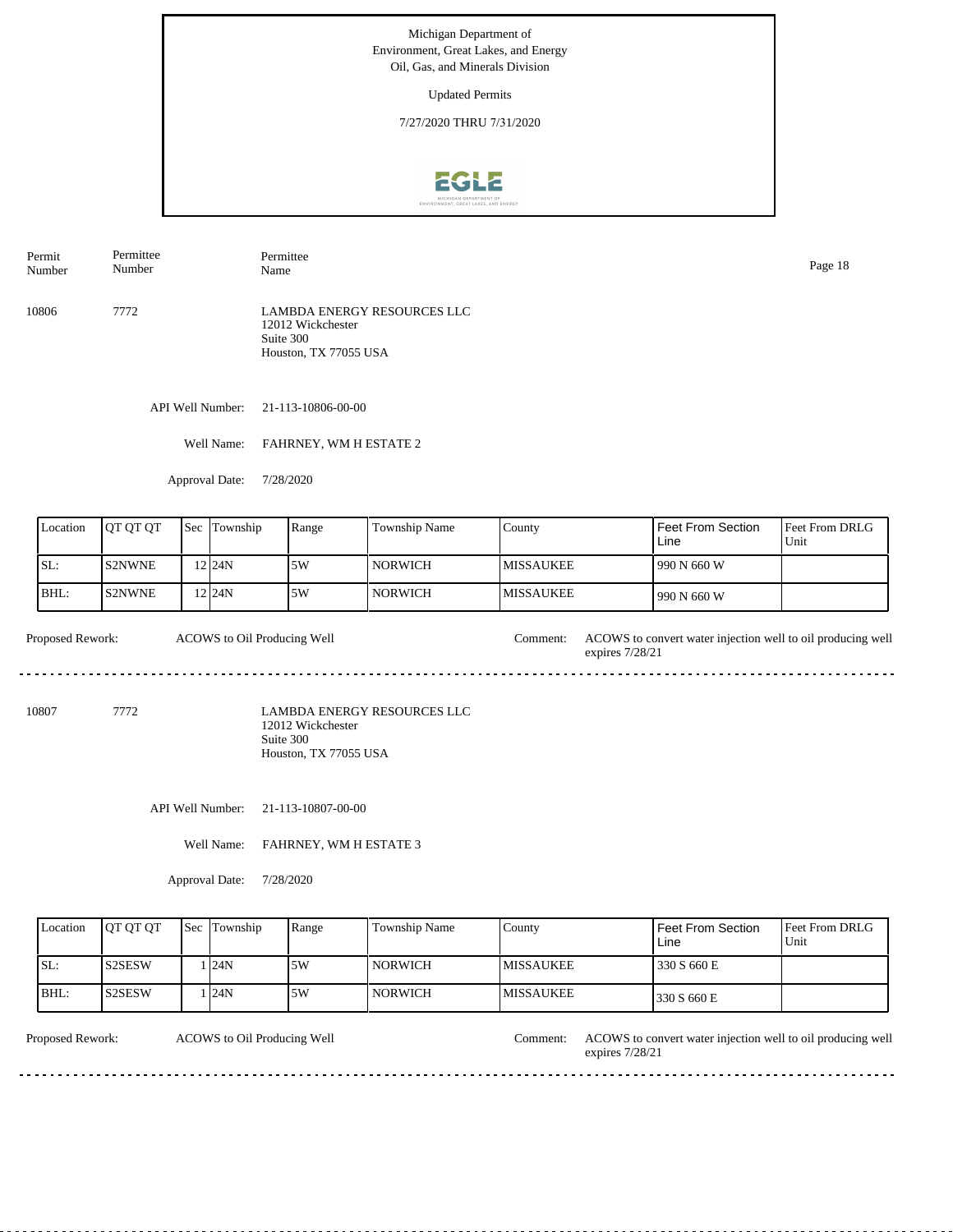Updated Permits

7/27/2020 THRU 7/31/2020



Permit Number Permittee Number Permittee Name Page 19

10937 7772 LAMBDA ENERGY RESOURCES LLC 12012 Wickchester Suite 300 Houston, TX 77055 USA

API Well Number: 21-113-10937-00-00

Well Name: HORNER, FRANK S, TR 14

Approval Date: 7/28/2020

| Location | <b>IOT OT OT</b>                | Sec | <b>Township</b> | Range | Township Name  | Countv            | Feet From Section<br>Line | <b>Feet From DRLG</b><br>Unit |
|----------|---------------------------------|-----|-----------------|-------|----------------|-------------------|---------------------------|-------------------------------|
| ISL:     | S <sub>2</sub> SE <sub>SE</sub> |     | 16 I 24 N       | 5W،   | <b>NORWICH</b> | <b>IMISSAUKEE</b> | 330 S 660 E               | 14950 N 4620 W                |
| BHL:     | S <sub>2</sub> SE <sub>SE</sub> |     | 16 I 24 N       | 5W،   | NORWICH        | <b>MISSAUKEE</b>  | 330 S 660 E               | 4950 N 4620 W                 |

Proposed Rework: ACOWS to convert water injection well to oil producing well ACOWS to Oil Producing Well expires 7/28/21 

10957 7772

LAMBDA ENERGY RESOURCES LLC 12012 Wickchester Suite 300 Houston, TX 77055 USA

API Well Number: 21-113-10957-01-00

Well Name: HORNER, FRANK S 16

Approval Date: 7/28/2020

| Location | <b>OT OT OT</b> | <b>Sec Township</b> | Range | Township Name  | County            | Feet From Section<br>Line | <b>Feet From DRLG</b><br>Unit |
|----------|-----------------|---------------------|-------|----------------|-------------------|---------------------------|-------------------------------|
| ISL:     | <b>IS2NENE</b>  | 1124N               | ا 5W  | <b>NORWICH</b> | <b>IMISSAUKEE</b> | 990 N 660 E               | 13630 N 3300 E                |
| BHL:     | <b>IS2NENE</b>  | 1 24N               | .5W   | <b>NORWICH</b> | <b>IMISSAUKEE</b> | 990 N 660 E               | 3630 N 3300 E                 |

ACOWS to Oil Producing Well

Proposed Rework: ACOWS to Oil Producing Well Comment: ACOWS to convert water injection well to oil producing well expires 7/28/21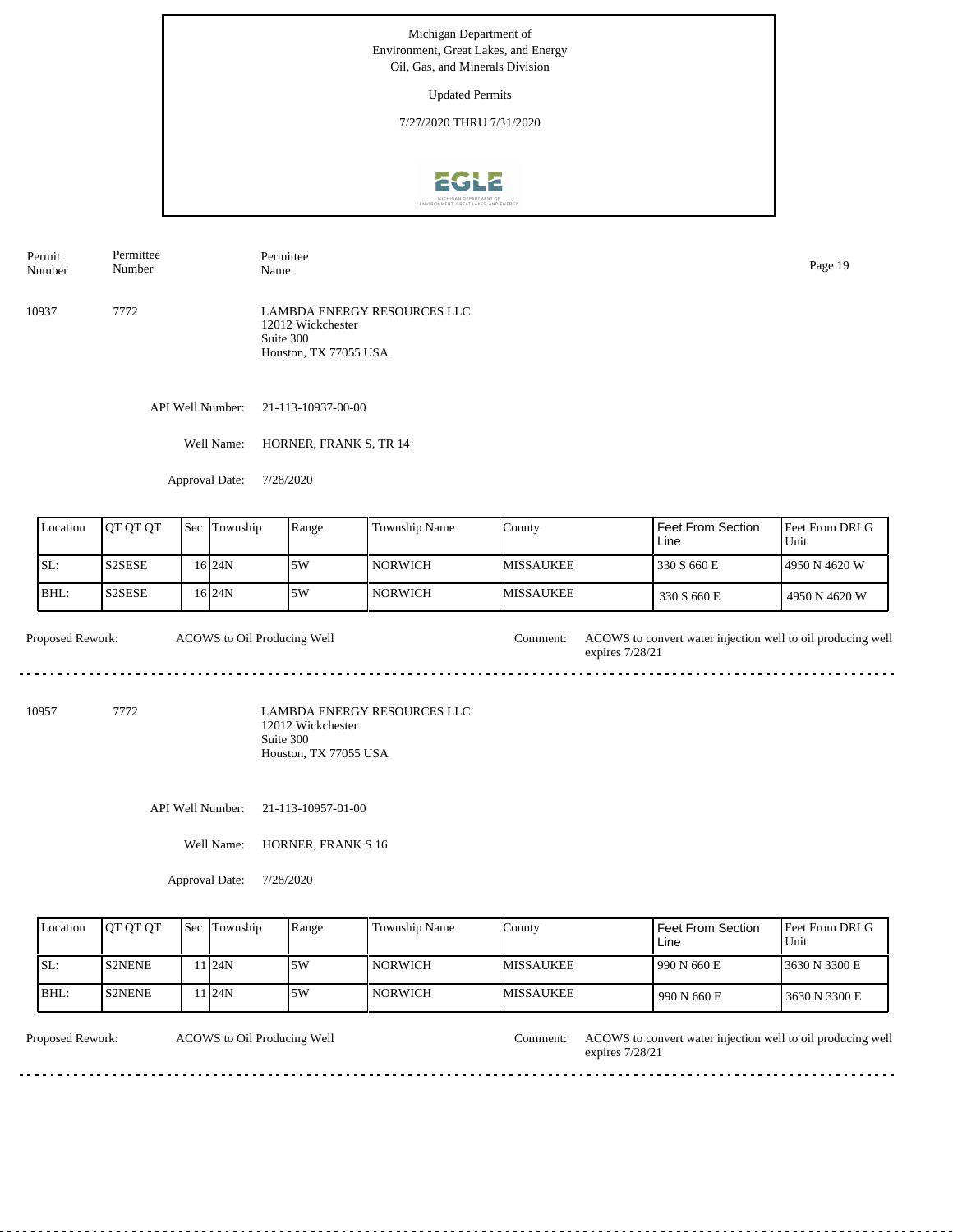Updated Permits

7/27/2020 THRU 7/31/2020



Permit Number Permittee Number Permittee

10958 7772 LAMBDA ENERGY RESOURCES LLC 12012 Wickchester Suite 300 Houston, TX 77055 USA

API Well Number: 21-113-10958-00-00

Well Name: FAHRNEY, WM H ESTATE 4

Approval Date: 7/28/2020

| Location | <b>OT OT OT</b> | Sec | Township | Range | Township Name  | Countv            | Feet From Section<br>Line | <b>IFeet From DRLG</b><br>Unit |
|----------|-----------------|-----|----------|-------|----------------|-------------------|---------------------------|--------------------------------|
| ISL:     | <b>S2SENE</b>   |     | 2 24N    | 5W    | <b>NORWICH</b> | <b>IMISSAUKEE</b> | 330 S 660 E               | 1330 S 660 E                   |
| BHL:     | <b>S2SENE</b>   |     | 2 24N    | ا 5W  | NORWICH        | <b>IMISSAUKEE</b> | 330 S 660 E               | 330 S 660 E                    |

Proposed Rework: ACOWS to convert water injection well to oil producing well ACOWS to Oil Producing Well expires 7/28/21 

10975 7772

LAMBDA ENERGY RESOURCES LLC 12012 Wickchester Suite 300 Houston, TX 77055 USA

API Well Number: 21-113-10975-00-00

Well Name: FAHRNEY, WM H EST 5

Approval Date: 7/28/2020

| Location | <b>IOT OT OT</b> | <b>Sec Township</b> | Range | Township Name | County            | <b>Feet From Section</b><br>Line | <b>Feet From DRLG</b><br>Unit |
|----------|------------------|---------------------|-------|---------------|-------------------|----------------------------------|-------------------------------|
| ISL:     | <b>IS2SWSE</b>   | 124N                | .5W   | NORWICH_      | <b>IMISSAUKEE</b> | 330 S 660 W                      | 12970 S 1980 E                |
| BHL:     | IS2SWSE          | 124N                | 5W    | NORWICH       | <b>IMISSAUKEE</b> | 330 S 660 W                      | 2970 S 1980 E                 |

ACOWS to Oil Producing Well

Proposed Rework: ACOWS to Oil Producing Well Comment: ACOWS to convert water injection well to oil producing well expires 7/28/21

<u>. . . . . . . . . . . . . . .</u>

Name Page 20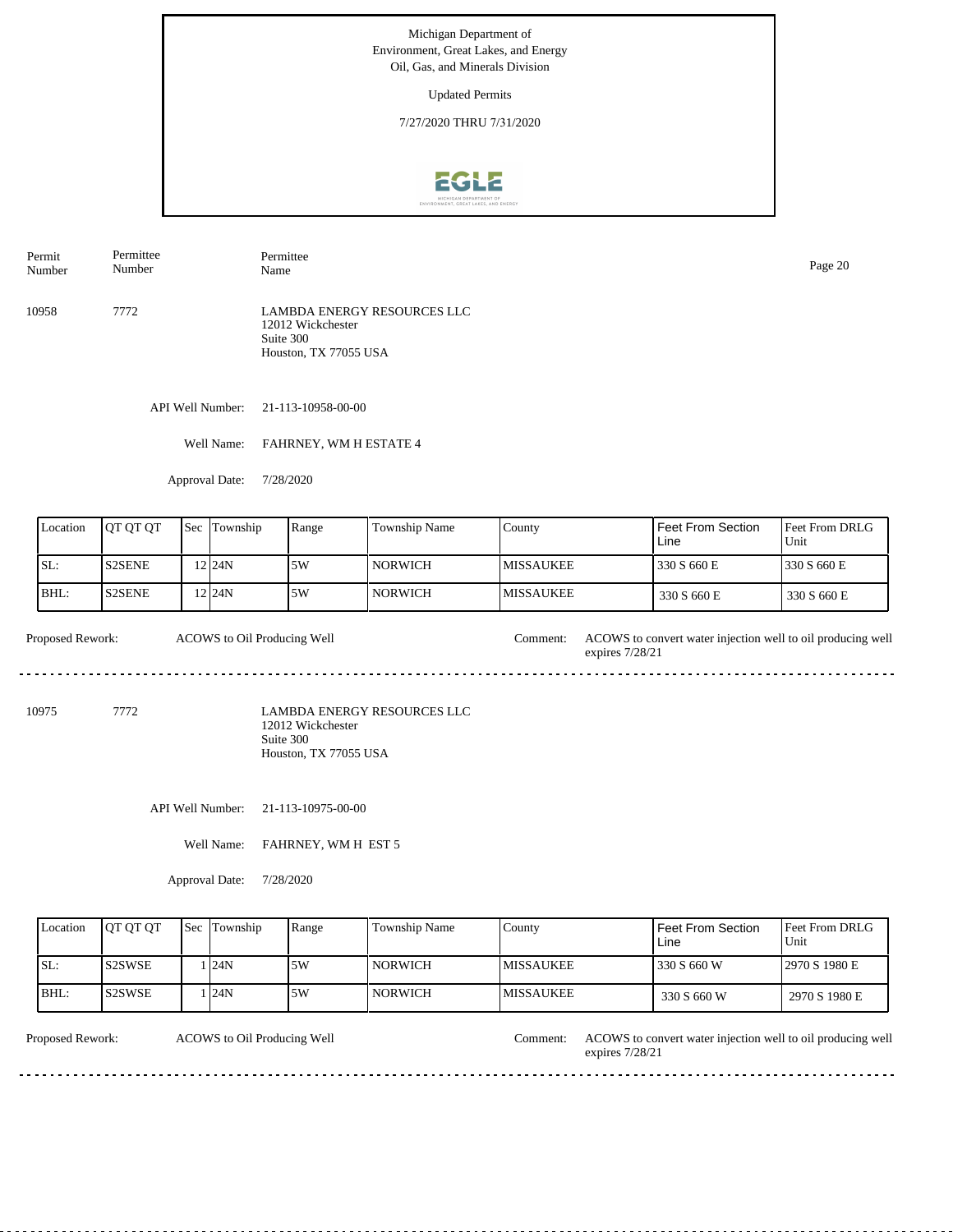Updated Permits

7/27/2020 THRU 7/31/2020



Permit Number Permittee Number Permittee Name Page 21

11050 7772 LAMBDA ENERGY RESOURCES LLC 12012 Wickchester Suite 300 Houston, TX 77055 USA

API Well Number: 21-113-11050-00-00

Well Name: FAHRNEY, WM H EST 6

Approval Date: 7/28/2020

| Location | <b>IOT OT OT</b> | Sec | Township | Range | <b>Township Name</b> | Countv            | Feet From Section<br>Line | <b>Feet From DRLG</b><br>Unit |
|----------|------------------|-----|----------|-------|----------------------|-------------------|---------------------------|-------------------------------|
| ISL:     | ls2SWSW          |     | . 124N   | ا 5W  | <b>NORWICH</b>       | <b>IMISSAUKEE</b> | 330 S 660 W               | 1330 S 660 W                  |
| BHL:     | lS2SWSW          |     | 124N     | .5W   | NORWICH              | <b>MISSAUKEE</b>  | 330 S 660 W               | 330 S 660 W                   |

Proposed Rework: ACOWS to convert water injection well to oil producing well ACOWS to Oil Producing Well expires 7/28/21 

11201 7772

LAMBDA ENERGY RESOURCES LLC 12012 Wickchester Suite 300 Houston, TX 77055 USA

API Well Number: 21-113-11201-00-00

Well Name: HORNER, FRANK S TR 15

Approval Date: 7/20/2020

| Location | <b>IOT OT OT</b> | <b>Sec</b> Township | Range | <b>Township Name</b> | County            | Feet From Section<br>Line | <b>Feet From DRLG</b><br>Unit |
|----------|------------------|---------------------|-------|----------------------|-------------------|---------------------------|-------------------------------|
| SL:      | IS2NWNE          | $22$ <sub>24N</sub> | .5W   | <b>NORWICH</b>       | <b>IMISSAUKEE</b> | 1990 N 660 W              | 12310 N 5940 W                |
| BHL:     | <b>S2NWNE</b>    | 22 <sub>124</sub> N | 5W    | <b>NORWICH</b>       | <b>IMISSAUKEE</b> | 990 N 660 W               | 2310 N 5940 W                 |

ACOWS to Oil Producing Well

Proposed Rework: ACOWS to Oil Producing Well Comment: ACOWS to convert water injection well to oil producing well expires 7/28/21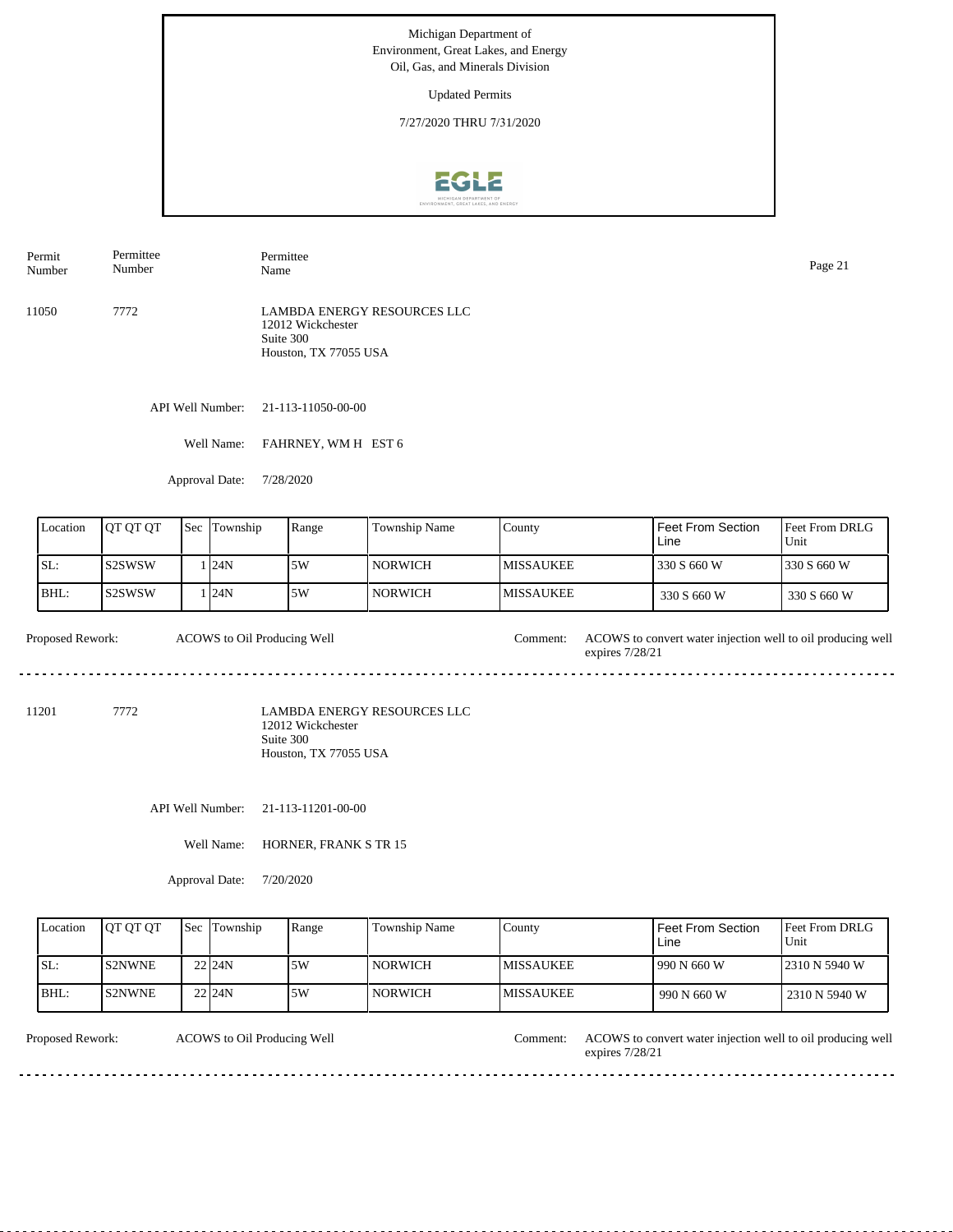Updated Permits

7/27/2020 THRU 7/31/2020



Permit Number Permittee Number Permittee Page 22<br>Name Page 22

11265 7772 LAMBDA ENERGY RESOURCES LLC 12012 Wickchester Suite 300 Houston, TX 77055 USA

API Well Number: 21-113-11265-00-00

Well Name: HORNER, FRANK S TR 19

Approval Date: 7/28/2020

| Location | <b>IOT OT OT</b> | Sec | Township  | Range | <b>Township Name</b> | Countv            | Feet From Section<br>Line | <b>IFeet From DRLG</b><br>Unit |
|----------|------------------|-----|-----------|-------|----------------------|-------------------|---------------------------|--------------------------------|
| SL:      | <b>S2SESW</b>    |     | 2 24N     | 5W    | NORWICH              | <b>IMISSAUKEE</b> | 330 S 660 E               | 12970 S 3300 E                 |
| BHL:     | <b>S2SESW</b>    |     | 12 I 24 N | 5W،   | NORWICH              | <b>IMISSAUKEE</b> | 330 S 660 E               | 12970 S 3300 E                 |

Proposed Rework: ACOWS to convert water injection well to oil producing well ACOWS to Oil Producing Well expires 7/29/21 

11276 7772

LAMBDA ENERGY RESOURCES LLC 12012 Wickchester Suite 300 Houston, TX 77055 USA

API Well Number: 21-113-11276-00-00

Well Name: FAHRNEY, WM H ESTATE 7

Approval Date: 7/28/2020

| Location | <b>IOT OT OT</b> | <b>Sec</b> Township | Range | Township Name  | County            | Feet From Section<br>Line | <b>Feet From DRLG</b><br>Unit |
|----------|------------------|---------------------|-------|----------------|-------------------|---------------------------|-------------------------------|
| ISL:     | <b>IS2NESW</b>   | 124N                | .5W   | <b>NORWICH</b> | <b>IMISSAUKEE</b> | 990 N 660 E               | 11650 S 1980 W                |
| BHL:     | IS2NESW          | 124N                | .5W   | <b>NORWICH</b> | <b>IMISSAUKEE</b> | 1990 N 660 E              | 11650 S 1980 W                |

ACOWS to Oil Producing Well

Proposed Rework: ACOWS to Oil Producing Well Comment: ACOWS to convert water injection well to oil producing well expires 7/28/21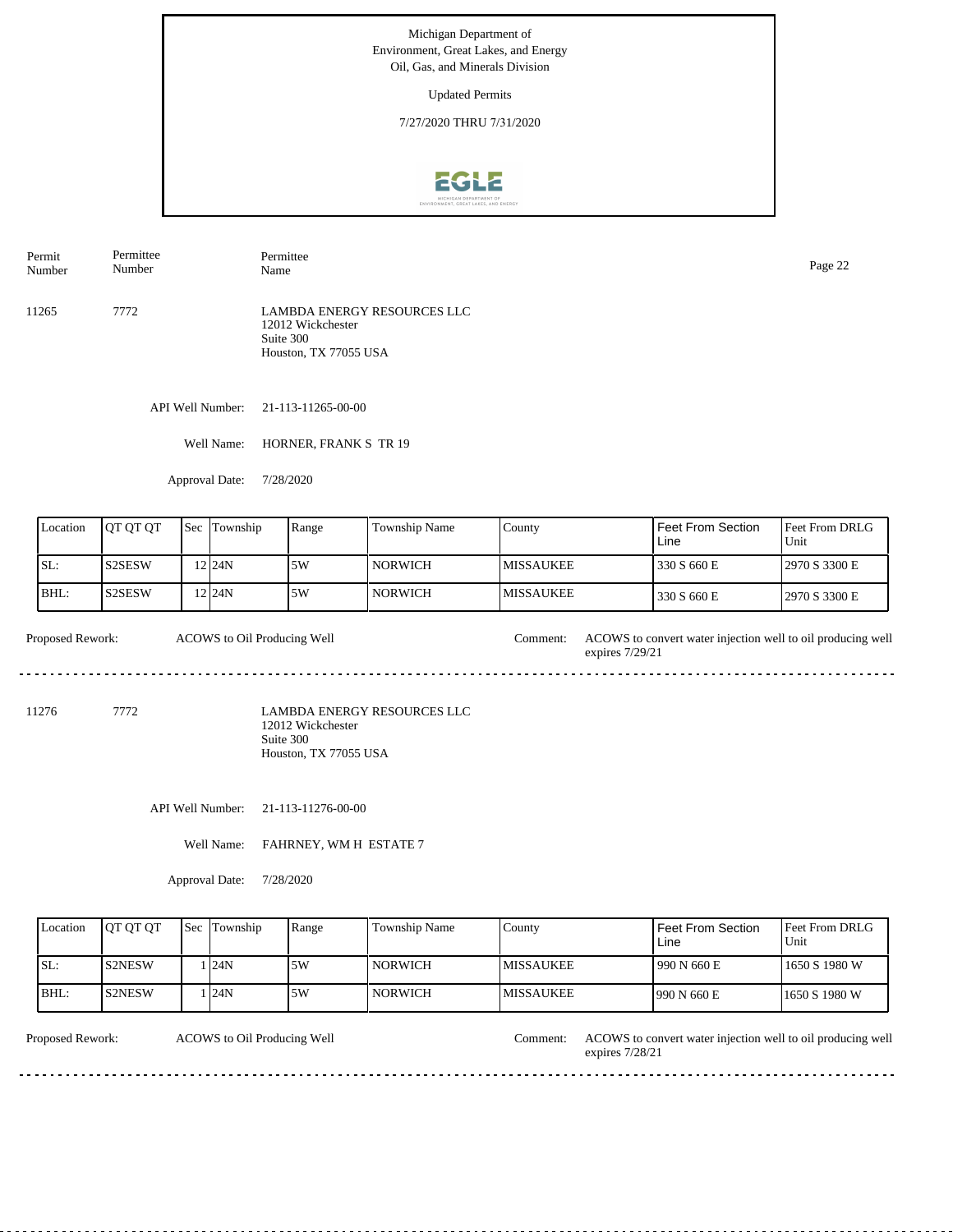Updated Permits

7/27/2020 THRU 7/31/2020



API Well Number: 21-113-11295-01-00 11295 7772 LAMBDA ENERGY RESOURCES LLC 12012 Wickchester Suite 300 Houston, TX 77055 USA Permit Number Permittee Number Permittee Page 23<br>Name Page 23

Well Name: WILSON, EDNA CORNELL ET AL

Approval Date: 7/28/2020

 $\mathfrak{D}$ 

| Location | <b>JOT OT OT</b> | Sec | Township | Range | Township Name     | County            | <b>Feet From Section</b><br>Line | <b>Feet From DRLG</b><br>Unit |
|----------|------------------|-----|----------|-------|-------------------|-------------------|----------------------------------|-------------------------------|
| SL:      | IS2SWSW          |     | 12 23 N  | :5W   | <b>ENTERPRISE</b> | <b>IMISSAUKEE</b> | 330 S 660 W                      | 1990 N 660 E                  |
| BHL:     | IS2SWSW          |     | 12 23 N  | .5W   | <b>ENTERPRISE</b> | <b>IMISSAUKEE</b> | 330 S 660 W                      | 1990 N 660 E                  |

Proposed Rework: ACOWS to convert water injection well to oil producing well expires 7/28/21 ACOWS to Oil Producing Well

11329 7772

LAMBDA ENERGY RESOURCES LLC 12012 Wickchester Suite 300 Houston, TX 77055 USA

API Well Number: 21-113-11329-00-00

Well Name: HORNER, FRANK S TR 21

Approval Date: 7/28/2020

| Location | <b>IOT OT OT</b> | <b>Sec</b> Township | Range | <b>Township Name</b> | County           | Feet From Section<br>∟ine | <b>Feet From DRLG</b><br>Unit |
|----------|------------------|---------------------|-------|----------------------|------------------|---------------------------|-------------------------------|
| SL:      | <b>S2SESE</b>    | 2 I24N              | 5W    | l NORWICH            | IMISSAUKEE       | 330 S 660 E               | 2310 N 660 E                  |
| BHL:     | <b>S2SESE</b>    | 2 I 24 N            | 5W    | <b>NORWICH</b>       | <b>MISSAUKEE</b> | 330 S 660 E               | 2310 N 660 E                  |

ACOWS to Oil Producing Well

Proposed Rework: ACOWS to Oil Producing Well Comment: ACOWS to convert water injection well to oil producing well expires 7/28/21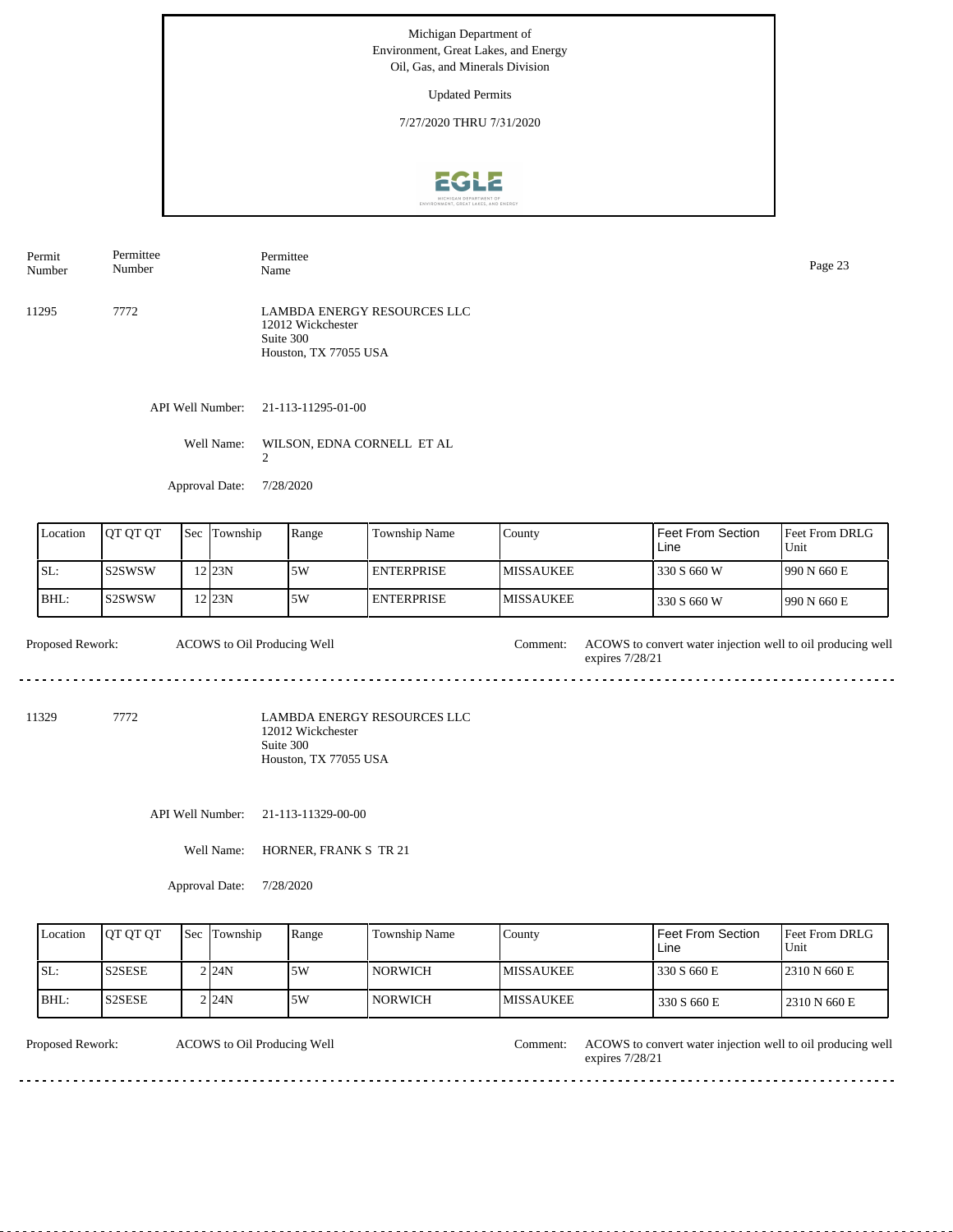Updated Permits

7/27/2020 THRU 7/31/2020



Permit Number Permittee Number Permittee Name Page 24

11336 7772 LAMBDA ENERGY RESOURCES LLC 12012 Wickchester Suite 300 Houston, TX 77055 USA

API Well Number: 21-113-11336-00-00

Well Name: FAHRNEY, WM H ESTATE 8

Approval Date: 7/28/2020

| Location | <b>IOT OT OT</b> | <b>Sec</b> | Township | Range | Township Name | County            | l Feet From Section<br>Line | <b>I</b> Feet From DRLG<br>Unit |
|----------|------------------|------------|----------|-------|---------------|-------------------|-----------------------------|---------------------------------|
| SL:      | IS2NWSE          |            | . 24N    | 5W    | l NORWICH     | <b>IMISSAUKEE</b> | 1990 N 660 W                | 1650 S 1980 E                   |
| IBHL:    | IS2NWSE          |            | . 24N    | 5W    | l NORWICH     | <b>IMISSAUKEE</b> | $990 N$ 660 W               | 1650 S 1980 E                   |

Proposed Rework: ACOWS to convert water injection well to oil producing well ACOWS to Oil Producing Well expires 7/28/21 

11353 7772

LAMBDA ENERGY RESOURCES LLC 12012 Wickchester Suite 300 Houston, TX 77055 USA

API Well Number: 21-113-11353-00-00

Well Name: HORNER, FRANK S TR 25

Approval Date: 7/28/2020

| Location | <b>IOT OT OT</b> | <b>Sec</b> Township | Range | <b>Township Name</b> | County            | Feet From Section<br>Line | <b>IFeet From DRLG</b><br>Unit |
|----------|------------------|---------------------|-------|----------------------|-------------------|---------------------------|--------------------------------|
| ISL:     | IS2SWSW          | 15 I24N             | 5W    | <b>NORWICH</b>       | <b>IMISSAUKEE</b> | 330 S 660 W               | 12310 N 3300 E                 |
| BHL:     | IS2SWSW          | 15 I 24 N           | .5W   | <b>NORWICH</b>       | <b>IMISSAUKEE</b> | 330 S 660 W               | 2310 N 3300 E                  |

ACOWS to Oil Producing Well

Proposed Rework: ACOWS to Oil Producing Well Comment: ACOWS to convert water injection well to oil producing well expires 7/28/21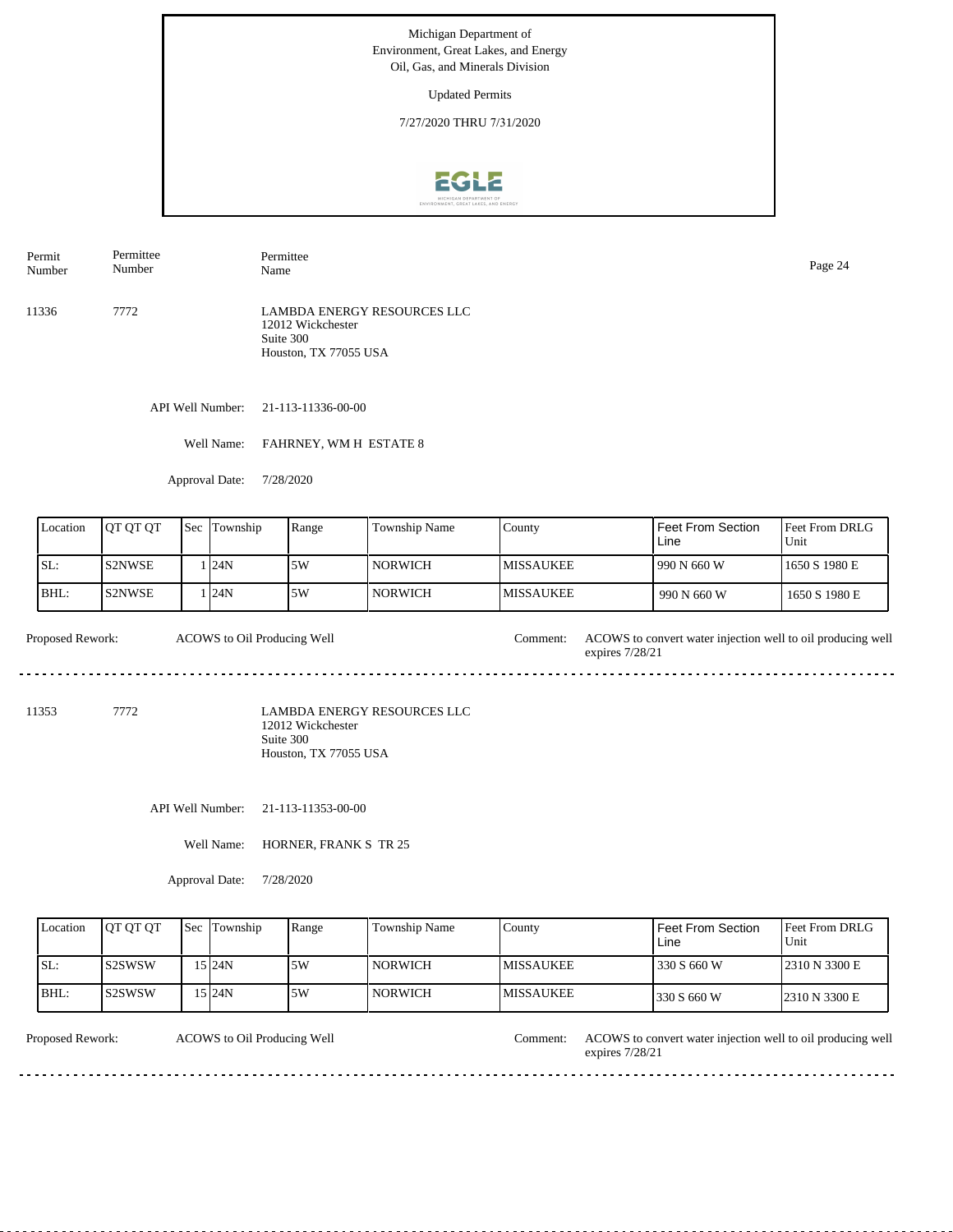Updated Permits

7/27/2020 THRU 7/31/2020



Permit Number Permittee Number Permittee Name Page 25

11364 7772 LAMBDA ENERGY RESOURCES LLC 12012 Wickchester Suite 300 Houston, TX 77055 USA

API Well Number: 21-113-11364-00-00

Well Name: FAHRNEY, WM H ESTATE 9

Approval Date: 7/28/2020

| Location | <b>IOT OT OT</b> | Sec | Township | Range | <b>Township Name</b> | Countv            | Feet From Section<br>Line | <b>Feet From DRLG</b><br>Unit |
|----------|------------------|-----|----------|-------|----------------------|-------------------|---------------------------|-------------------------------|
| ISL:     | <b>SWSESE</b>    |     | 124N     | 5W    | <b>NORWICH</b>       | <b>IMISSAUKEE</b> | 1425 S 755 E              | 1425 S 755 E                  |
| BHL:     | <b>SWSESE</b>    |     | 124N     | ا 5W  | NORWICH              | <b>MISSAUKEE</b>  | 425 S 755 E               | 425 S 755 E                   |

Proposed Rework: ACOWS to convert water injection well to oil producing well ACOWS to Oil Producing Well expires 7/28/21 

11512 7772

LAMBDA ENERGY RESOURCES LLC 12012 Wickchester Suite 300 Houston, TX 77055 USA

API Well Number: 21-113-11512-00-00

Well Name: HORNER, FRANK S TR 22

Approval Date: 7/28/2020

| Location | <b>IOT OT OT</b> | <b>Sec Township</b> | Range | Township Name  | County            | Feet From Section<br>Line | <b>Feet From DRLG</b><br>Unit |
|----------|------------------|---------------------|-------|----------------|-------------------|---------------------------|-------------------------------|
| ISL:     | <b>IS2NESE</b>   | $2$  24N            | .5W   | <b>NORWICH</b> | <b>IMISSAUKEE</b> | 990 N 660 E               | 1990 N 660 E                  |
| BHL:     | <b>IS2NESE</b>   | 12 I 24 N           | .5W   | <b>NORWICH</b> | <b>IMISSAUKEE</b> | 1990 N 660 E              | 1990 N 660 E                  |

ACOWS to Oil Producing Well

Proposed Rework: ACOWS to Oil Producing Well Comment: ACOWS to convert water injection well to oil producing well expires 7/28/21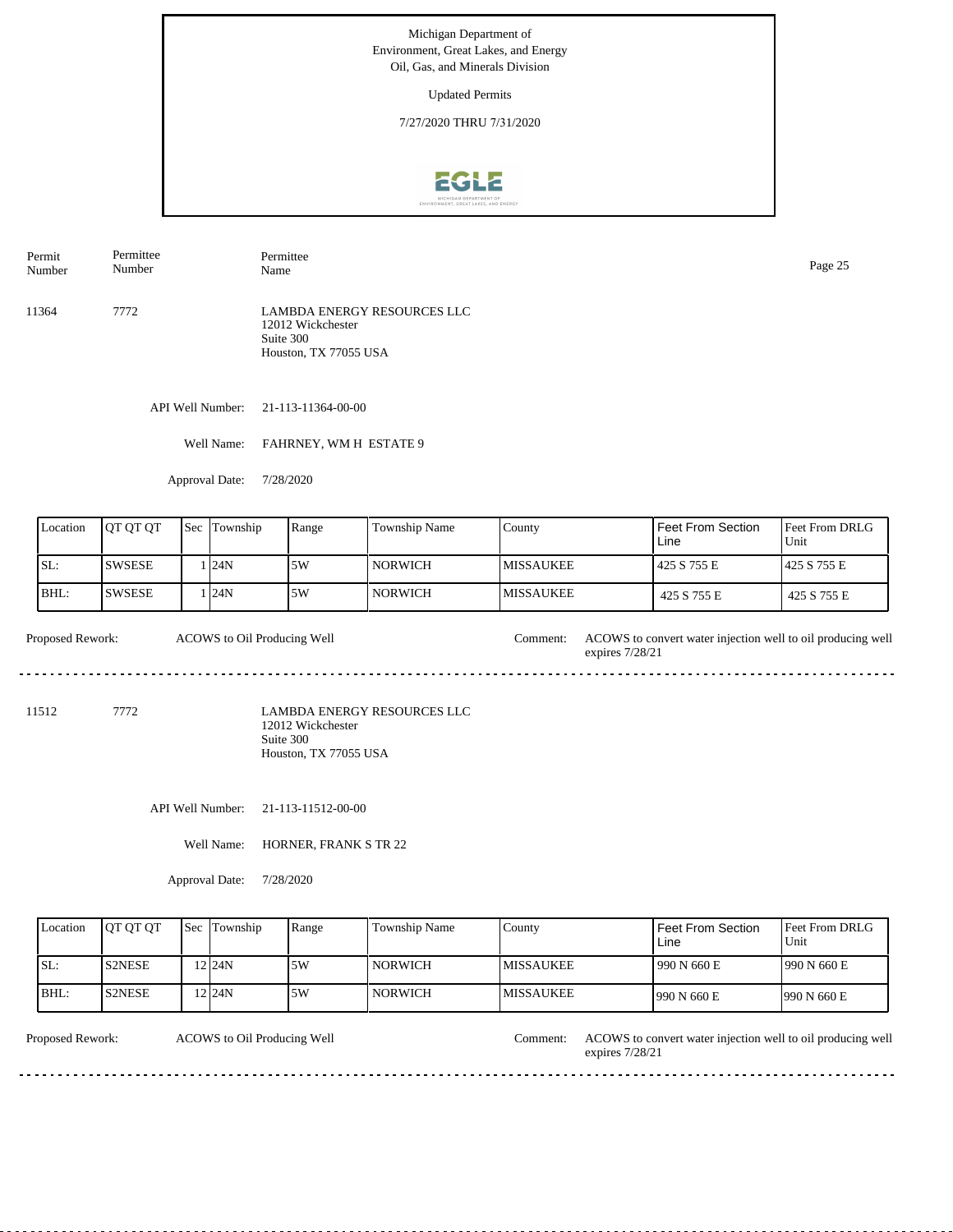Updated Permits

7/27/2020 THRU 7/31/2020



11734 7772 LAMBDA ENERGY RESOURCES LLC 12012 Wickchester Suite 300 Houston, TX 77055 USA Permit Number Permittee Number Permittee Name Page 26

API Well Number: 21-143-11734-00-00

Well Name: STATE LYON A-2

Approval Date: 7/28/2020

| Location | <b>JOT OT OT</b> | <b>Sec</b> | Township | Range | Township Name | County            | Feet From Section<br>Line | <b>Feet From DRLG</b><br>Unit |
|----------|------------------|------------|----------|-------|---------------|-------------------|---------------------------|-------------------------------|
| ISL:     | ls2S2NW          |            | 7 24N    | 4W    | <b>LYON</b>   | <b>IROSCOMMON</b> | 330 S 601 W               | 1330 S 601 W                  |
| BHL:     | lS2S2NW          |            | 7 24N    | ا 4W  | <b>LYON</b>   | <b>IROSCOMMON</b> | 330 S 601 W               | 330 S 601 W                   |

Proposed Rework: ACOWS to convert water injection well to oil producing well ACOWS to Oil Producing Well expires 7/28/21 

11735 7772

LAMBDA ENERGY RESOURCES LLC 12012 Wickchester Suite 300 Houston, TX 77055 USA

API Well Number: 21-113-11735-01-00

Well Name: HORNER, FRANK S, TR 29

Approval Date: 7/28/2020

| Location | <b>IOT OT OT</b> | <b>Sec</b> Township | Range | <b>Township Name</b> | County            | Feet From Section<br>Line | <b>Feet From DRLG</b><br>Unit |
|----------|------------------|---------------------|-------|----------------------|-------------------|---------------------------|-------------------------------|
| SL:      | IS2NWSW          | 15 I24N             | .5W   | <b>NORWICH</b>       | <b>IMISSAUKEE</b> | 1990 N 660 W              | 990 N 1980 E                  |
| BHL:     | IS2NWSW          | 15 I 24 N           | 5W    | <b>NORWICH</b>       | <b>IMISSAUKEE</b> | 990 N 660 W               | 990 N 1980 E                  |

ACOWS to Oil Producing Well

Proposed Rework: ACOWS to Oil Producing Well Comment: ACOWS to convert water injection well to oil producing well expires 7/28/21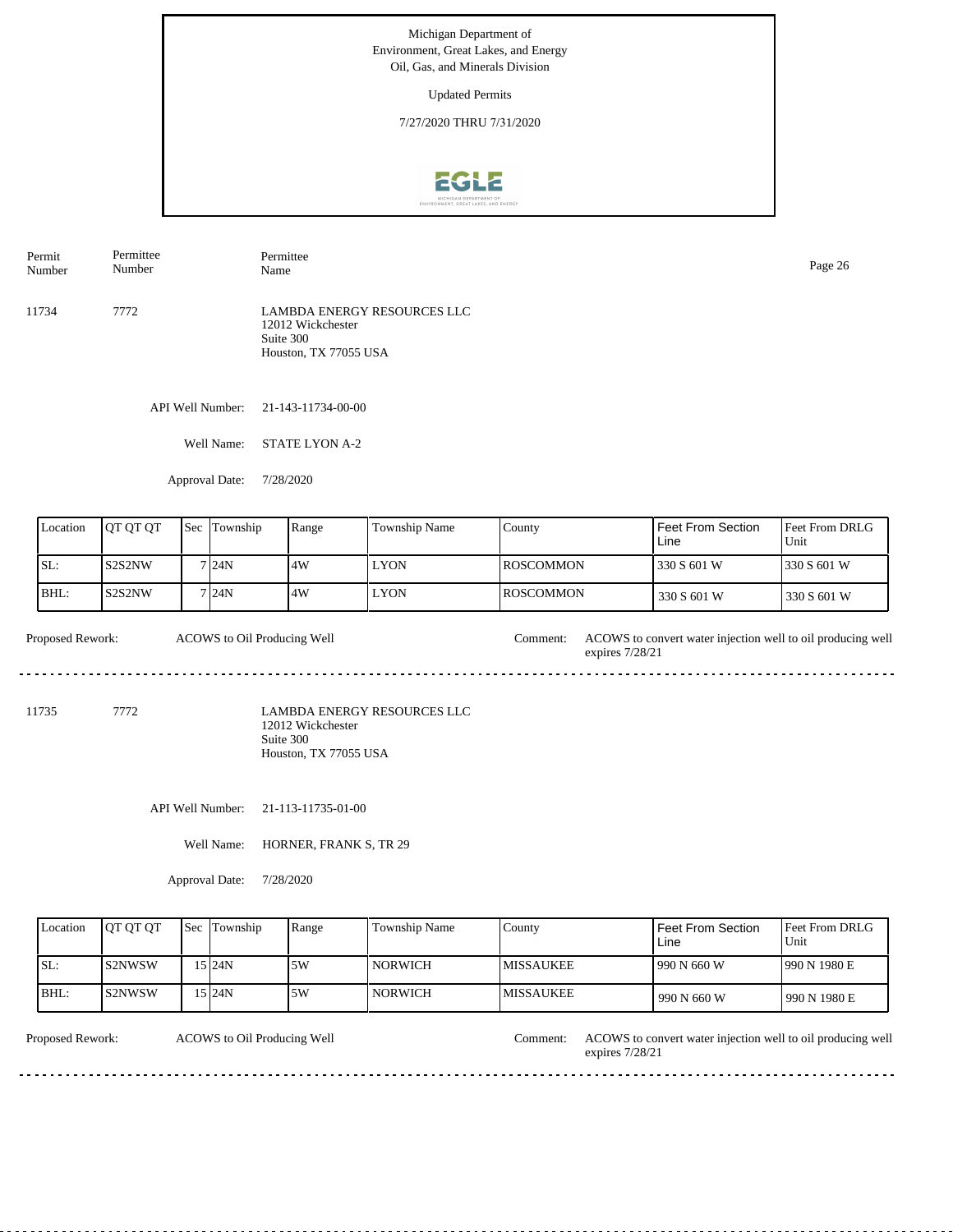Updated Permits

7/27/2020 THRU 7/31/2020



Permit Number Permittee Number

Permittee Name Page 27

11810 7772 LAMBDA ENERGY RESOURCES LLC 12012 Wickchester Suite 300 Houston, TX 77055 USA

API Well Number: 21-113-11810-00-00

Well Name: HORNER, FRANK S, TR 27

True Vertical Depth:

Approval Date: 7/28/2020

| Location | <b>OT OT OT</b> | <b>Sec</b> Township | Range | Township Name | County            | l Feet From Section<br>Line | <b>Feet From DRLG</b><br>Unit |
|----------|-----------------|---------------------|-------|---------------|-------------------|-----------------------------|-------------------------------|
| SL:      | IS2NWNW         | 13 I24N             | 5W    | NORWICH       | <b>IMISSAUKEE</b> | 1990 N 660 W                | 16270 N 5940 W                |
| IBHL:    | IS2NWNW         | 13 I24N             | 5W    | NORWICH       | <b>IMISSAUKEE</b> |                             |                               |

Proposed Rework: ACOWS to convert water injection well to oil producing well ACOWS to Oil Producing Well Comment: expires 7/28/21 

12081 7772

LAMBDA ENERGY RESOURCES LLC 12012 Wickchester Suite 300 Houston, TX 77055 USA

API Well Number: 21-113-12081-00-00

Well Name: HORNER, F S 30

True Vertical Depth:

Approval Date: 7/28/2020

| Location | <b>OT OT OT</b> | <b>Sec</b> Township | Range | <b>Township Name</b> | County            | l Feet From Section<br>Line | <b>IFeet From DRLG</b><br>Unit |
|----------|-----------------|---------------------|-------|----------------------|-------------------|-----------------------------|--------------------------------|
| ISL:     | <b>S2SESE</b>   | $2$ 24N             | 15W   | <b>NORWICH</b>       | <b>IMISSAUKEE</b> | 330 S 660 E                 | 2310 N 660 E                   |
| BHL:     | IS2SESE         | '2124N              | 5W    | <b>NORWICH</b>       | <b>IMISSAUKEE</b> |                             |                                |

Proposed Rework: ACOWS to Oil Producing Well Comment: ACOWS to convert water injection well to oil producing well ACOWS to Oil Producing Well Comment: expires 7/28/21 <u>. . . . . . . . . . . . . . . .</u>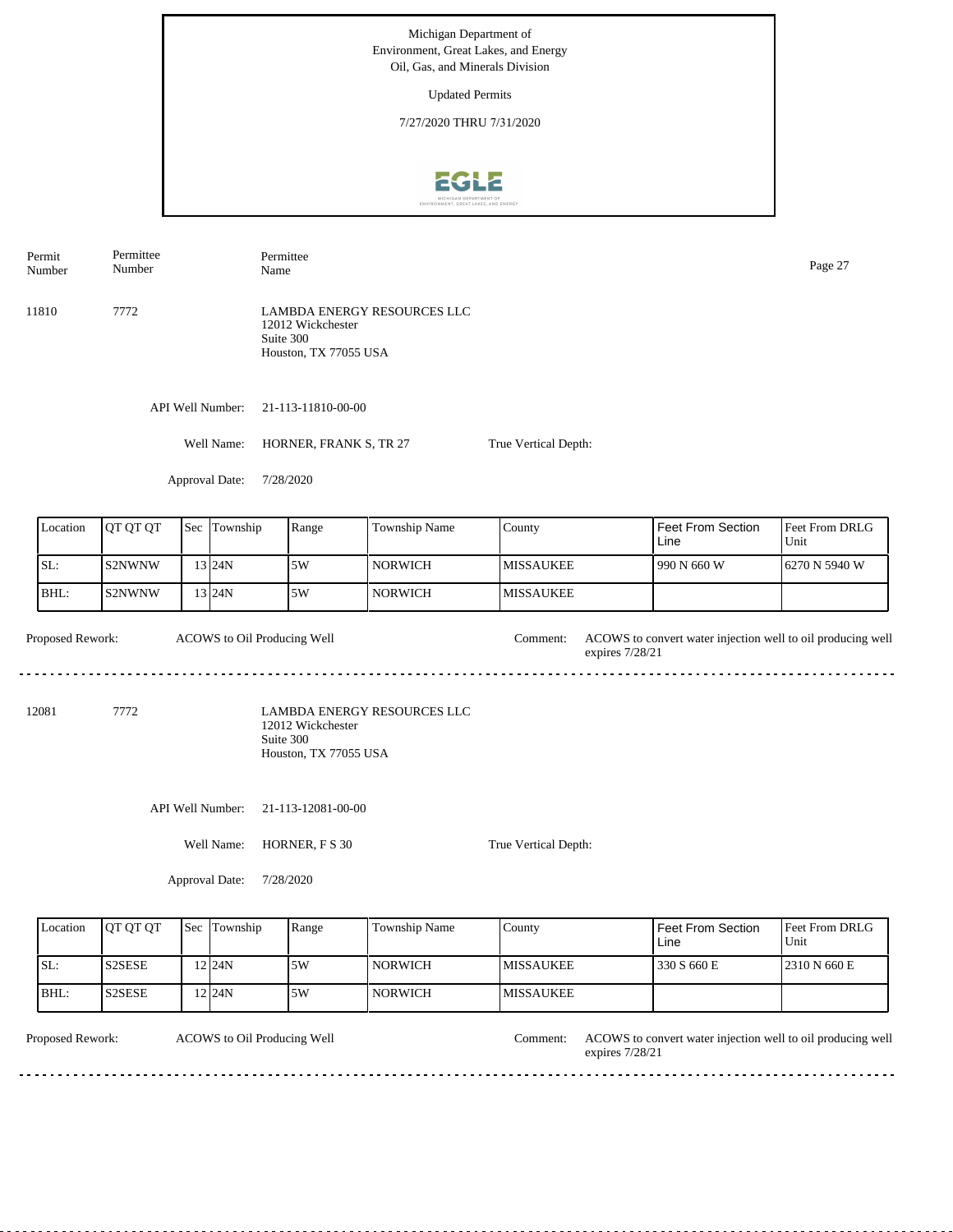Updated Permits

7/27/2020 THRU 7/31/2020



API Well Number: 21-113-12166-01-00 12166 7772 LAMBDA ENERGY RESOURCES LLC 12012 Wickchester Suite 300 Houston, TX 77055 USA Permit Number Permittee Number Permittee Name Page 28

Well Name: HORNER, F S 32

Approval Date: 7/28/2020

| Location | <b>OT OT OT</b> | <b>Sec</b> | Township | Range | Township Name  | County            | Feet From Section<br>Line | <b>Feet From DRLG</b><br>Unit |
|----------|-----------------|------------|----------|-------|----------------|-------------------|---------------------------|-------------------------------|
| ISL:     | <b>S2NESE</b>   |            | 1 I24N   | 5W    | <b>NORWICH</b> | <b>IMISSAUKEE</b> | 1990 N 660 E              | 6270 N 4620 W                 |
| BHL:     | <b>S2NESE</b>   |            | 1124N    | 5W    | <b>NORWICH</b> | <b>IMISSAUKEE</b> | 990 N 660 E               | 1 6270 N 4620 W               |

Proposed Rework: ACOWS to convert water injection well to oil producing well ACOWS to Oil Producing Well expires 7/28/21 

12215 7772

LAMBDA ENERGY RESOURCES LLC 12012 Wickchester Suite 300 Houston, TX 77055 USA

API Well Number: 21-143-12215-00-00

Well Name: STATE LYON A-3

Approval Date: 7/28/2020

| Location | <b>IOT OT OT</b> | <b>Sec Township</b> | Range | Township Name | County            | Feet From Section<br>Line | <b>IFeet From DRLG</b><br>Unit |
|----------|------------------|---------------------|-------|---------------|-------------------|---------------------------|--------------------------------|
| SL:      | ISESENW          | 7 24N               | 4W    | <b>LYON</b>   | <b>IROSCOMMON</b> | 330 S 204 E               | 1330 S 1856 W                  |
| BHL:     | ISESENW          | 7 24N               | .4W   | <b>LYON</b>   | <b>IROSCOMMON</b> | 330 S 204 E               | 330 S 1856 W                   |

ACOWS to Oil Producing Well

Proposed Rework: ACOWS to Oil Producing Well Comment: ACOWS to convert water injection well to oil producing well expires 7/28/21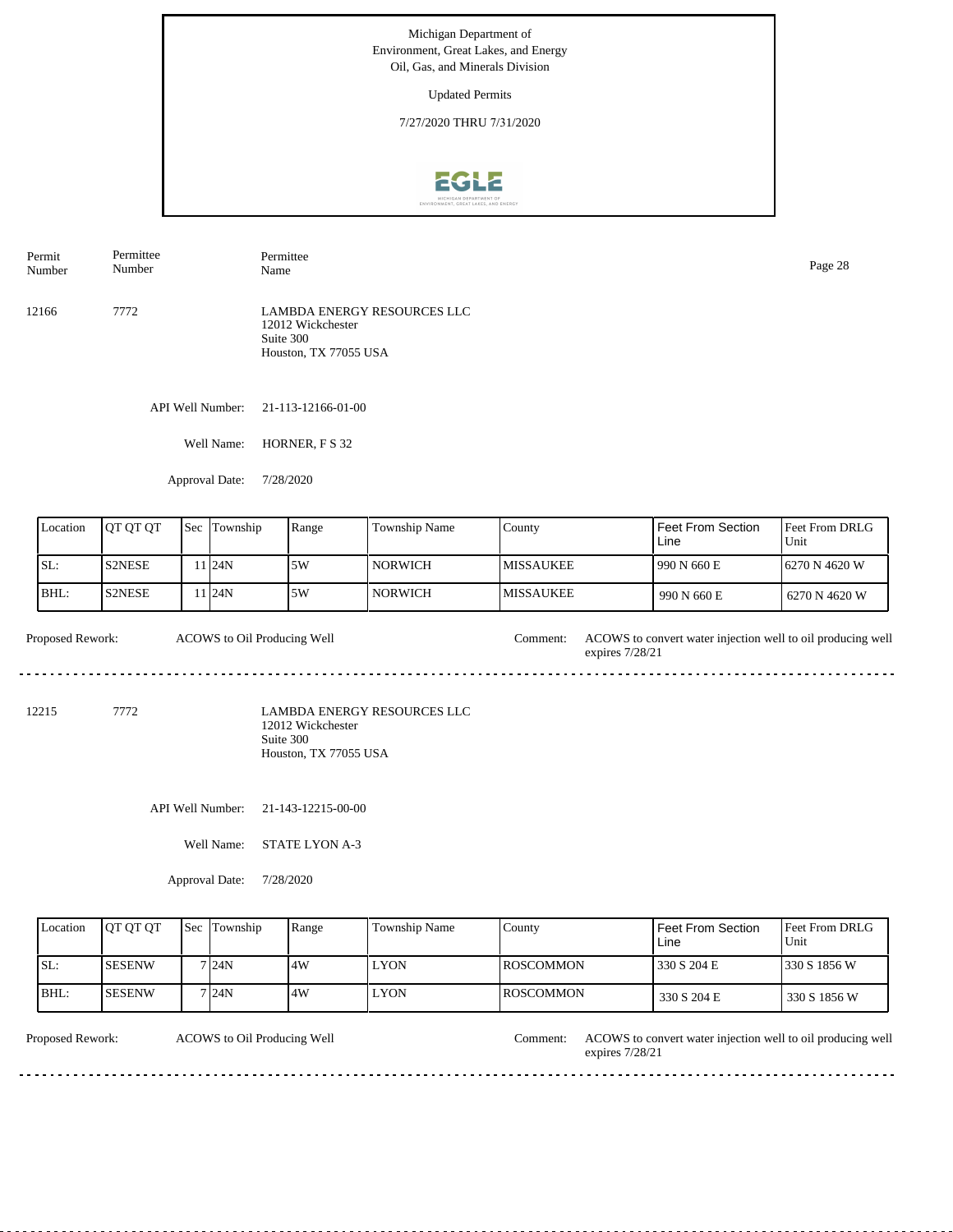Updated Permits

7/27/2020 THRU 7/31/2020



API Well Number: 21-113-12567-01-00 12567 7772 LAMBDA ENERGY RESOURCES LLC 12012 Wickchester Suite 300 Houston, TX 77055 USA Permit Number Permittee Number Permittee Name Page 29

Well Name: HORNER, F S 34

Approval Date: 7/28/2020

| Location | IOT OT OT     | 'Sec | Township | Range | Township Name  | County            | Feet From Section<br>Line | <b>Feet From DRLG</b><br>Unit |
|----------|---------------|------|----------|-------|----------------|-------------------|---------------------------|-------------------------------|
| ISL:     | <b>S2SENW</b> |      | 1 24N    | 5W    | NORWICH-       | <b>IMISSAUKEE</b> | 330 S 660 E               | 14950 N 5940 E                |
| BHL:     | <b>S2SENW</b> |      | 1 24N    | 5W    | <b>NORWICH</b> | <b>IMISSAUKEE</b> | 330 S 660 E               | 4950 N 5940 E                 |

Proposed Rework: ACOWS to convert water injection well to oil producing well ACOWS to Oil Producing Well expires 7/28/21 

12817 7772

LAMBDA ENERGY RESOURCES LLC 12012 Wickchester Suite 300 Houston, TX 77055 USA

API Well Number: 21-113-12817-01-00

Well Name: HORNER, F S NORWICH UNIT TR 4 35

Approval Date: 7/28/2020

| Location | <b>IOT OT OT</b> | <b>Sec Township</b> | Range | Township Name  | County            | Feet From Section<br>Line | <b>IFeet From DRLG</b><br>Unit |
|----------|------------------|---------------------|-------|----------------|-------------------|---------------------------|--------------------------------|
| ISL:     | <b>IS2NWSE</b>   | 16 <sub>24N</sub>   | .5W   | <b>NORWICH</b> | <b>IMISSAUKEE</b> | 990 N 660 W               |                                |
| BHL:     | IS2NWSE          | 16 24 N             | .5W   | <b>NORWICH</b> | <b>IMISSAUKEE</b> | 990 N 660 W               |                                |

ACOWS to Oil Producing Well

Proposed Rework: ACOWS to Oil Producing Well Comment: ACOWS to convert water injection well to oil producing well expires 7/28/21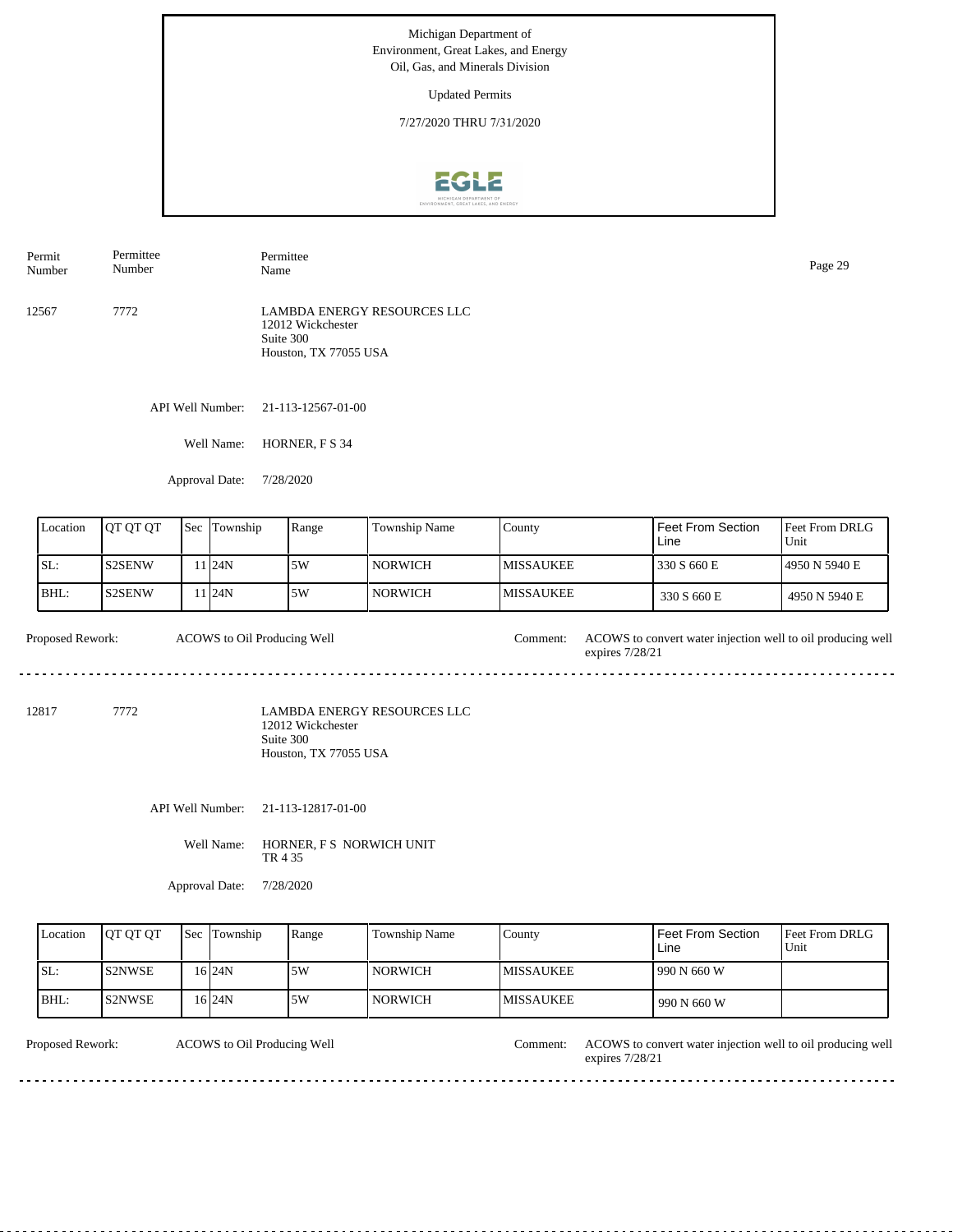Updated Permits

7/27/2020 THRU 7/31/2020



Permittee Permit Permittee Name Page 30 Number Number 29244 4934 FEDERATED OIL AND GAS PROPERTIES INC 12719 S WEST BAY SHORE DR #5 PO BOX 946 TRAVERSE CITY, MI 49685-0946 API Well Number: 21-079-29244-01-00 Well Name: HILL & FINSTERWALD 1-27 HD1 True Vertical Depth: 6554 Approval Date: 7/28/2020 Location | QT QT QT | Sec | Township | Range | Township Name Sec Township County Feet From Section Feet From DRLG Line Unit SL: NESENE 7W RAPID RIVER KALKASKA 850 S 460 E 27 28N BHL: SWSENE 28N 7W RAPID RIVER KALKASKA 2151 N 852 E 474 S 469 W 27 Proposed Rework: Comment: ACOWS for TA expires on 3/31/21 Temporarily Abandoned <u>. . . . . . .</u> . . . . . . . . . . . . . . . LAMBDA ENERGY RESOURCES 9747 7772 LLC 12012 Wickchester Suite 300 Houston, TX 77055 USAAPI Well Number: 21-113-09747-00-00 Well Name: STATE ENTERPRISE A-1 Approval Date: 7/28/2020 Location | QT QT QT | Sec | Township | Range | Township Name Township Feet From Section Feet From DRLG County

Unit 330 S 660 W 330 S 1980 E Line MISSAUKEE MISSAUKEE SL: BHL: S2SWNW S2SWNW 11 23N 11 23N 5W 5W ENTERPRISE ENTERPRISE MISSAUKEE 330 S 660 W 330 S 1980 E

Proposed Rework:

ACOWS to Oil Producing Well Comment:

ACOWS to convert water injection well to oil producing well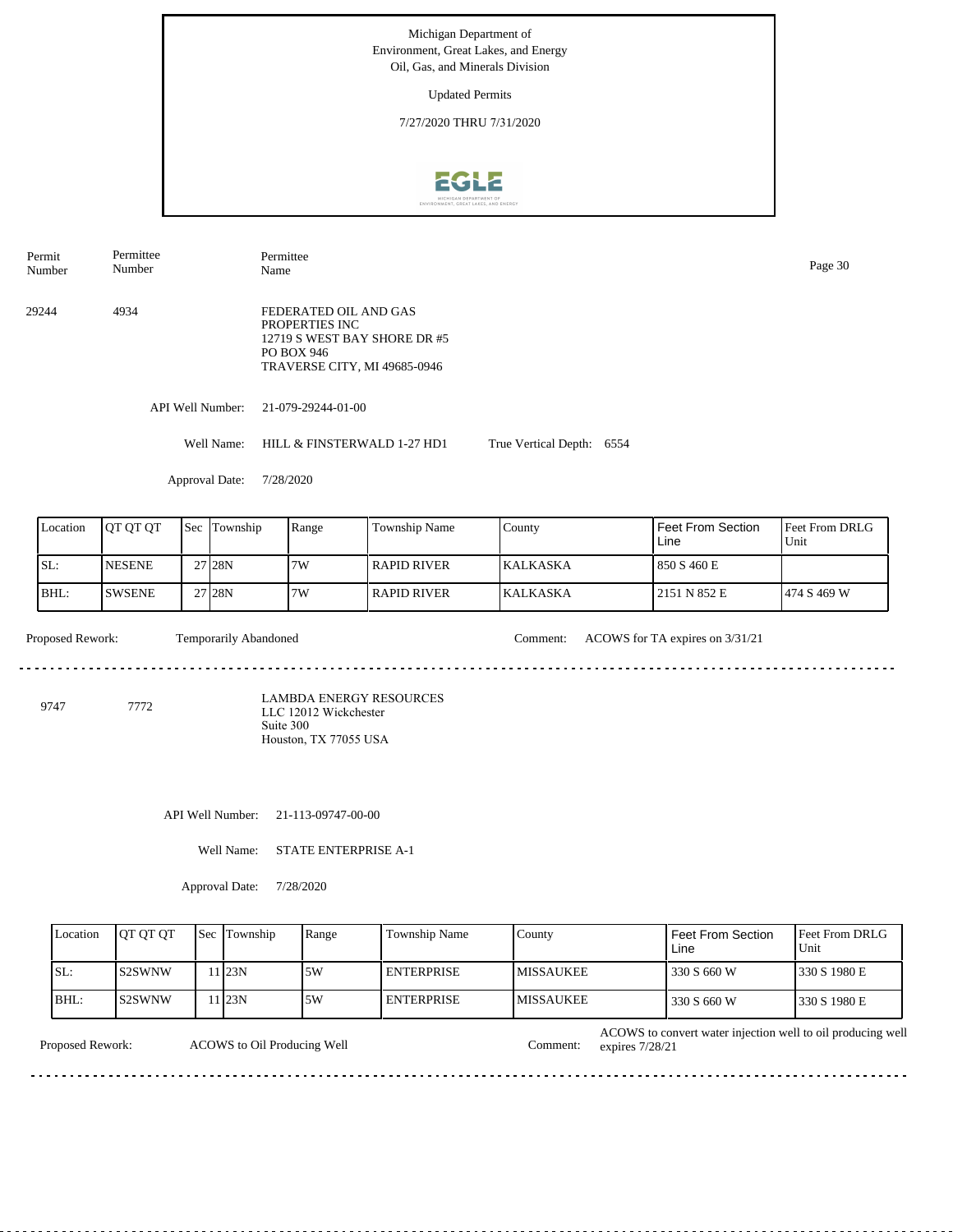Updated Permits

7/27/2020 THRU 7/31/2020



9811 7772 LAMBDA ENERGY RESOURCES LLC Permit Number Permittee Number Permittee Name Page 31

12012 Wickchester Suite 300 Houston, TX 77055 USA

API Well Number: 21-113-09811-01-00

Well Name: HORNER, FRANK S, TR 3

Approval Date: 7/28/2020

| Location | <b>IOT OT OT</b> | <b>Sec</b> | Township | Range | Township Name  | County            | <sup>I</sup> Feet From Section<br>Line | <b>Feet From DRLG</b><br>Unit |
|----------|------------------|------------|----------|-------|----------------|-------------------|----------------------------------------|-------------------------------|
| ISL:     | <b>S2NENW</b>    |            | 14 24 N  | 5W    | l NORWICH      | <b>IMISSAUKEE</b> | 990 N 660 E                            |                               |
| BHL:     | <b>S2NENW</b>    |            | 14 24 N  | 5W    | <b>NORWICH</b> | <b>IMISSAUKEE</b> | 990 N 660 E                            |                               |

Proposed Rework: ACOWS to convert water injection well to oil producing well ACOWS to Oil Producing Well expires 7/28/21 <u>. . . . . . . . . . .</u> 

9887 7772

LAMBDA ENERGY RESOURCES LLC 12012 Wickchester Suite 300 Houston, TX 77055 USA

API Well Number: 21-113-09887-01-00

Well Name: HORNER, FRANK S 5

Approval Date: 7/28/2020

| Location | <b>OT OT OT</b> | <b>Sec</b> Township | Range | Township Name  | County            | Feet From Section<br>Line | <b>IFeet From DRLG</b><br>Unit |
|----------|-----------------|---------------------|-------|----------------|-------------------|---------------------------|--------------------------------|
| ISL:     | IS2SWNE         | 1124N               | 5W    | <b>NORWICH</b> | <b>IMISSAUKEE</b> | 330 S 660 W               | 14950 N 4620 E                 |
| BHL:     | IS2SWNE         | 1 <sub>24N</sub>    | 5W    | <b>NORWICH</b> | <b>IMISSAUKEE</b> | 1330 S 660 W              | 4950 N 4620 E                  |

ACOWS to Oil Producing Well

Proposed Rework: ACOWS to Oil Producing Well Comment: ACOWS to convert water injection well to oil producing well expires 7/28/21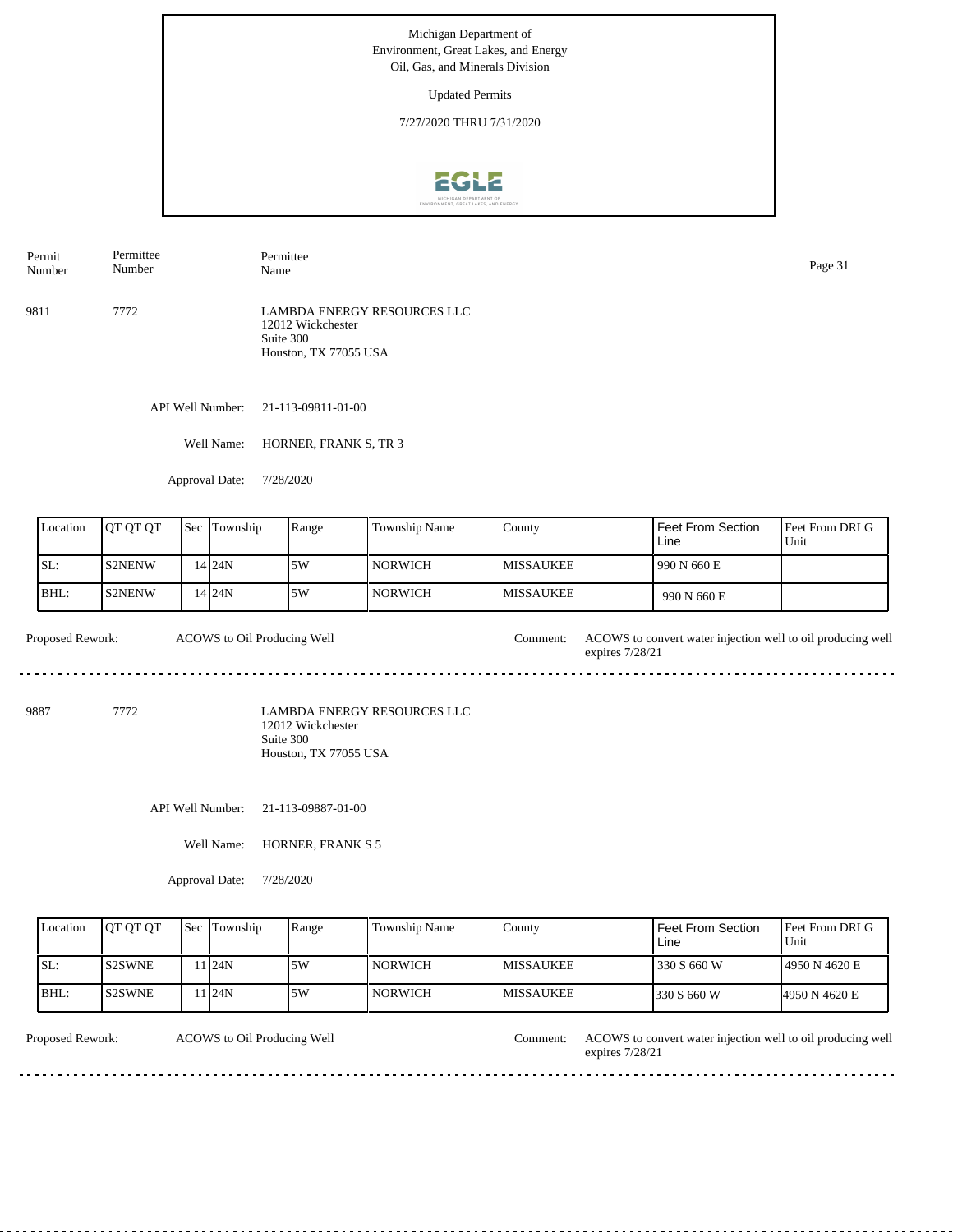Updated Permits

7/27/2020 THRU 7/31/2020



Permit Number Permittee Number

Permittee<br>Name

9889 7772 LAMBDA ENERGY RESOURCES LLC 12012 Wickchester Suite 300 Houston, TX 77055 USA

API Well Number: 21-113-09889-00-00

Well Name: HORNER, FRANK S, TRUSTEE 7

Approval Date: 7/28/2020

| Location | <b>IOT OT OT</b> | Sec | Township | Range | <b>Township Name</b> | County            | Feet From Section<br>Line | <b>IFeet From DRLG</b><br>Unit |
|----------|------------------|-----|----------|-------|----------------------|-------------------|---------------------------|--------------------------------|
| SL:      | <b>IS2SWNW</b>   |     | $2$ 24N  | 5W    | NORWICH-             | <b>IMISSAUKEE</b> | 330 S 660 W               | 2310 N 1980 E                  |
| BHL:     | IS2SWNW          |     | 224N     | 5W    | <b>NORWICH</b>       | <b>MISSAUKEE</b>  | 330 S 660 W               | 2310 N 1980 E                  |

| Proposed Rework: | COWS to Oil Producing Well | . :omment: | ACOWS to convert water injection well to oil producing well<br>7/28/2<br>expires |
|------------------|----------------------------|------------|----------------------------------------------------------------------------------|
|                  |                            |            |                                                                                  |

Page 32<br>Name Page 32